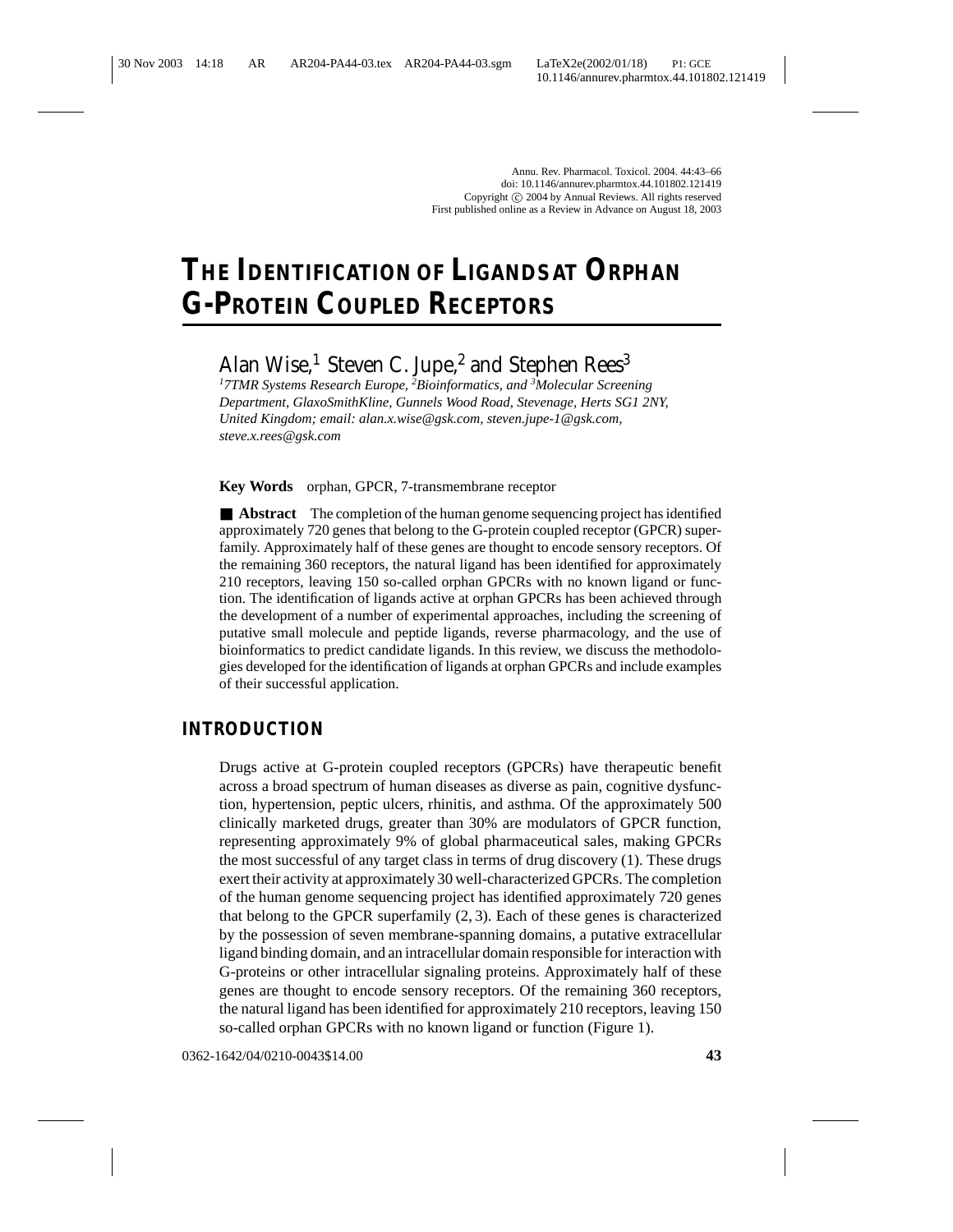

Figure 1 Schematic representation of the number and classification of liganded and orphan GPCRs.

Considerable effort has resulted in the identification of either natural or surrogate ligands for many orphan GPCRs (Table 1). These studies have revealed the existence of additional receptor subtypes for well-defined pharmacological ligands, such as the identification of the histamine H4 receptor (4). Further studies have identified the receptor targets for well-defined pharmacological ligands for which the cognate receptor was unknown. Examples of this include the identification of the GABA-B receptor (5), the calcitonin gene related peptide receptor (6), the amylin receptor  $(7)$ , and the nicotinic acid receptor  $(8, 9)$ . However, perhaps the most exciting studies are those that have resulted in the identification of novel GPCR ligands followed by the identification of the receptors for those ligands. Examples of this include the identification of a family of trace amine receptors  $(10)$ , the identification of the prokineticin receptors  $(11-13)$ , and the identification of two receptors for Neuromedin U (14, 15). In these examples, both novel ligands and novel receptors have been characterized, resulting in the identification of novel receptor signaling systems and providing new insights into cell biology and disease processes. The characterization of the physiological role of these receptors now represents a major challenge.

### **STRATEGY FOR THE IDENTIFICATION OF LIGANDS FOR ORPHAN GPCRs**

A number of authors have reviewed the general strategy in use for the identification of ligands for orphan GPCRs (16–19). In such studies, the GPCR is first expressed in a recombinant assay system. Following expression, candidate ligands are screened against the receptor to identify molecules capable of specific regulation of that receptor. Such ligands can include tissue extracts, expressed or purified proteins or small peptides, natural and synthetic small molecules, and lipids. Once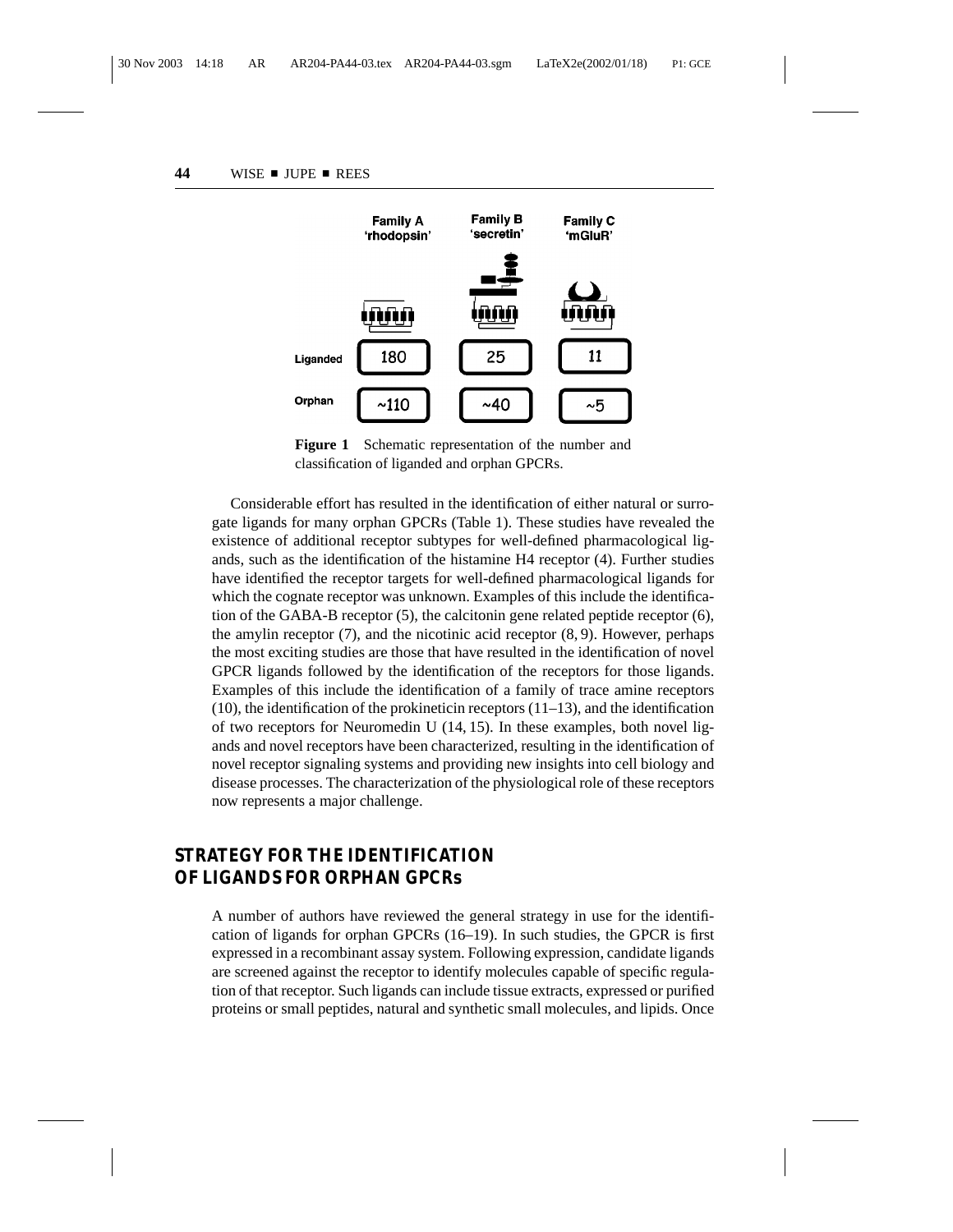| <b>TABLE 1</b>   |                                   | Ligand-orphan 7TMR pairings identified using reverse pharmacology strategy (modified from Reference 22) |                                        |                      |               |             |
|------------------|-----------------------------------|---------------------------------------------------------------------------------------------------------|----------------------------------------|----------------------|---------------|-------------|
| Orphan receptor  | Assay used                        | Ligand                                                                                                  | Ligand source                          | properties<br>Ligand | found<br>Year | Reference   |
| ORL-1            | <b>CAMP</b>                       | Orphanin FQ<br>Nociceptin                                                                               | Brain extract                          | Novel                | 1995          | (31)        |
| Orexin-1 and -2  | $\left[Ca^{2+}\right]_{\rm I}$    | Orexin-A and -B                                                                                         | Brain extract                          | Novel                | 1998          | (69, 70)    |
| GPR10            | Arachidonic acid                  | Prolactin-releasing<br>peptide                                                                          | Brain extract                          | Novel                | 1998          | (33)        |
| <b>APJ</b>       | ext. pH                           | Apelin                                                                                                  | Stomach extract                        | Novel                | 1998          | (71)        |
| GHS-R            | $\lbrack Ca^{2+}\rbrack _{I}$     | Ghrelin                                                                                                 | Stomach extract                        | Novel                | 1999          | (72)        |
| GPR14            | $\left[Ca^{2+}\right]_{\rm I}$    | Urotensin II                                                                                            | synthetic ligand<br>Brain extract,     | Novel                | 1999          | (34, 73)    |
| KIAA0001         | Yeast                             | UDP-glucose                                                                                             | Synthetic ligand                       | Novel                | 2000          | (47)        |
| AXOR12 (GPR54)   | $\lbrack Ca^{2+}\rbrack _{\rm I}$ | KiSS-1                                                                                                  | placental extract<br>Synthetic ligand, | Novel                | 2001          | (74)        |
| G <sub>2</sub> A | $\left[Ca^{2+}\right]_{I}$        | atidylcholine<br>Lysophosph-                                                                            | Synthetic ligand                       | Novel                | 2001          | (41)        |
| GPR7 and 8       | cAMP                              | Neuropeptides<br>$\mathbf B$ and $\mathbf W$                                                            | synthetic ligand<br>Brain extract,     | Novel                | 2002-2003     | $(75 - 77)$ |
| GPR40            | $\lbrack Ca^{2+}\rbrack\lbrack$   | chain fatty acids<br>Medium-long-                                                                       | Synthetic ligand                       | Novel                | 2003          | $(42 - 44)$ |
| GPR41 and 43     | Yeast                             | Short-chain fatty<br>acids                                                                              | Synthetic ligand                       | Novel                | 2003          | (45)        |
| <b>CIRL</b>      | Radioligand<br>binding            | Latrotoxin                                                                                              | Synthetic ligand                       | Surrogate            | 1997          | (78)        |

 $(Continued) % \begin{minipage}[b]{0.5\linewidth} \centering \centerline{\includegraphics[width=0.5\linewidth]{images/STM100020.jpg} \centerline{\includegraphics[width=0.5\linewidth]{images/STM100020.jpg} \centerline{\includegraphics[width=0.5\linewidth]{images/STM100020.jpg} \centerline{\includegraphics[width=0.5\linewidth]{images/STM100020.jpg} \centerline{\includegraphics[width=0.5\linewidth]{images/STM100020.jpg} \centerline{\includegraphics[width=0.5\linewidth]{images/STM100020.jpg} \centerline{\includegraphics[width=0.5\linewidth]{images/STM100020.jpg} \centerline{\includegraphics[width$ (*Continued*)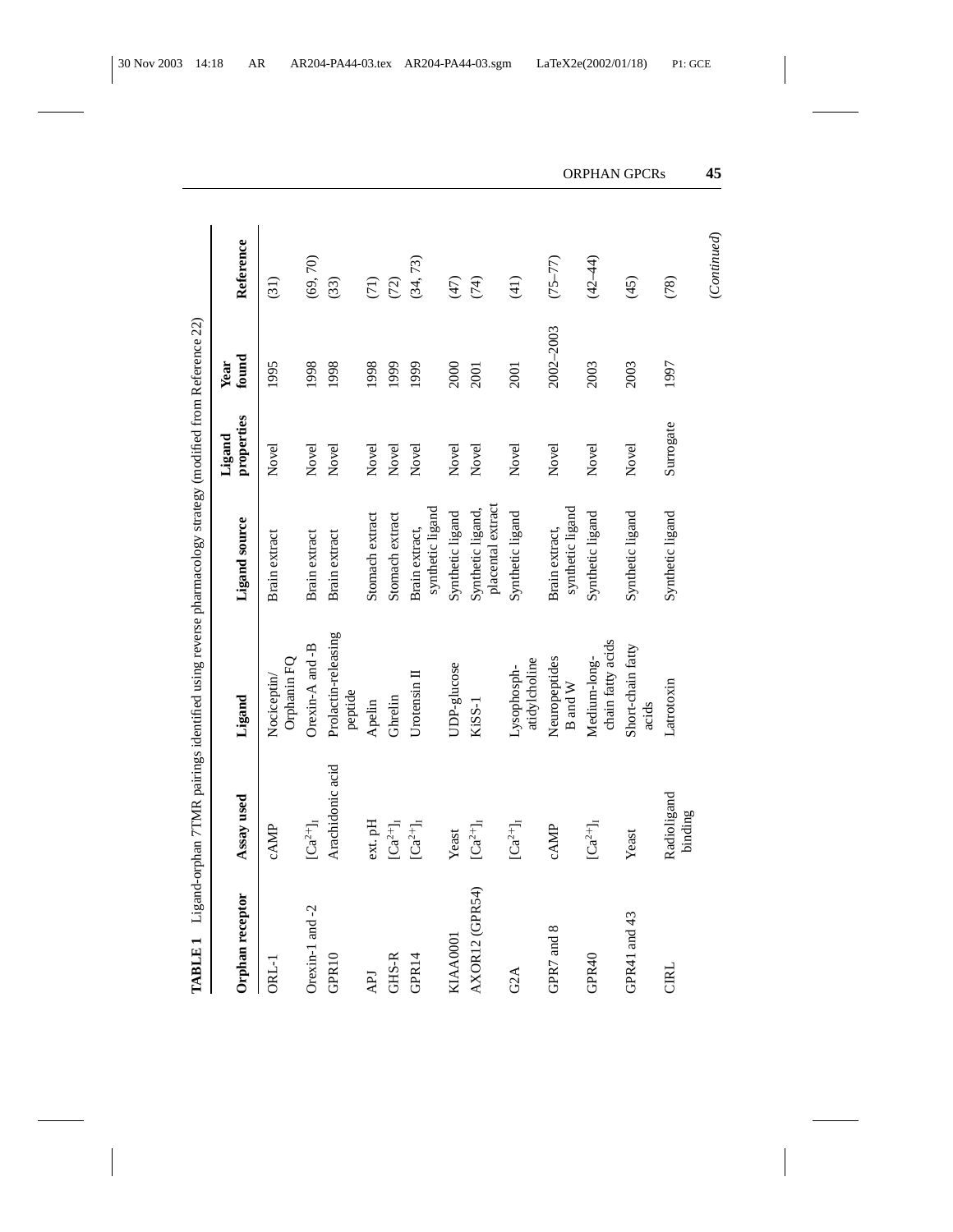| Orphan receptor         | Assay used                                                        | Ligand                           | Ligand source                      | properties<br>Ligand | found<br>Year | Reference        |
|-------------------------|-------------------------------------------------------------------|----------------------------------|------------------------------------|----------------------|---------------|------------------|
| BRS-3                   | Oocytes                                                           | Bombesin                         | Synthetic ligand                   | Surrogate            | 1993          | (79)             |
| <b>CRLR</b>             | Oocytes                                                           | CGRP                             | Synthetic ligand                   | Known                | 1998          | $\odot$          |
| AZ3B                    | Oocytes<br>$\left[Ca^{2+}\right]_{\rm I}$                         | C3a                              | Synthetic ligand                   | Known                | 1996          | (80)             |
| EDG1, 3, 5, 6,<br>and 8 | $\begin{array}{c} [Ca^{2+}]_{\rm I},\\ \mathrm{cAMP} \end{array}$ | SIP                              | Synthetic ligand                   | Known                | 1998-2000     | $(48 - 52)$      |
| EDG2, 4, and 7          | $\begin{array}{c} \rm [Ca^{2+}J_1,\\ \rm cAMP \end{array}$        | ALI                              | Synthetic ligand                   | Known                | 1998-2000     | $(53 - 55)$      |
| HG57 (Cys-LT1R)         | $\lbrack Ca^{2+}\rbrack _{I}$                                     | LTD4                             | Synthetic ligand                   | Known                | 1999          | (81)             |
| GPR38                   | $\rm [Ca^{2+}]_I$                                                 | Motilin                          | Synthetic ligand                   | Known                | 1999          | (82)             |
| SLC-1 (MCH1)            | $\lbrack Ca^{2+}\rbrack _I$                                       | Melanin-concentrating<br>hormone | Synthetic ligand,<br>brain extract | Known                | 1999          | (35, 83)         |
| OGR-1                   | $\left[Ca^{2+}\right]_{I}$                                        | phosphorylcholine<br>Sphingosyl- | Synthetic ligand                   | Known                | 2000          | $\widehat{q}$    |
| (CysLT2R)<br>PSECO146   | $[Ca^{2+}]_i$ , Oocytes                                           | LTC4 and D4                      | Synthetic ligand                   | Known                | 2000          | (84, 85)         |
| GPR16 (BLT2)            | radioligand<br>binding<br>cAMP,                                   | LTB4                             | Synthetic ligand                   | Known                | 2000          | (32)             |
| FM-3/4                  | $\rm [Ca^{2+}]_I$                                                 | Neuromedin U                     | Synthetic ligand                   | Known                | 2000          | (14, 15, 86, 87) |
| GPRv53 (H4-R)           | radioligand<br>binding<br>cAMP,                                   | Histamine                        | Synthetic ligand                   | Known                | 2000          | $(39, 88 - 91)$  |

**TABLE 1** (*Continued*)

TABLE 1 (Continued)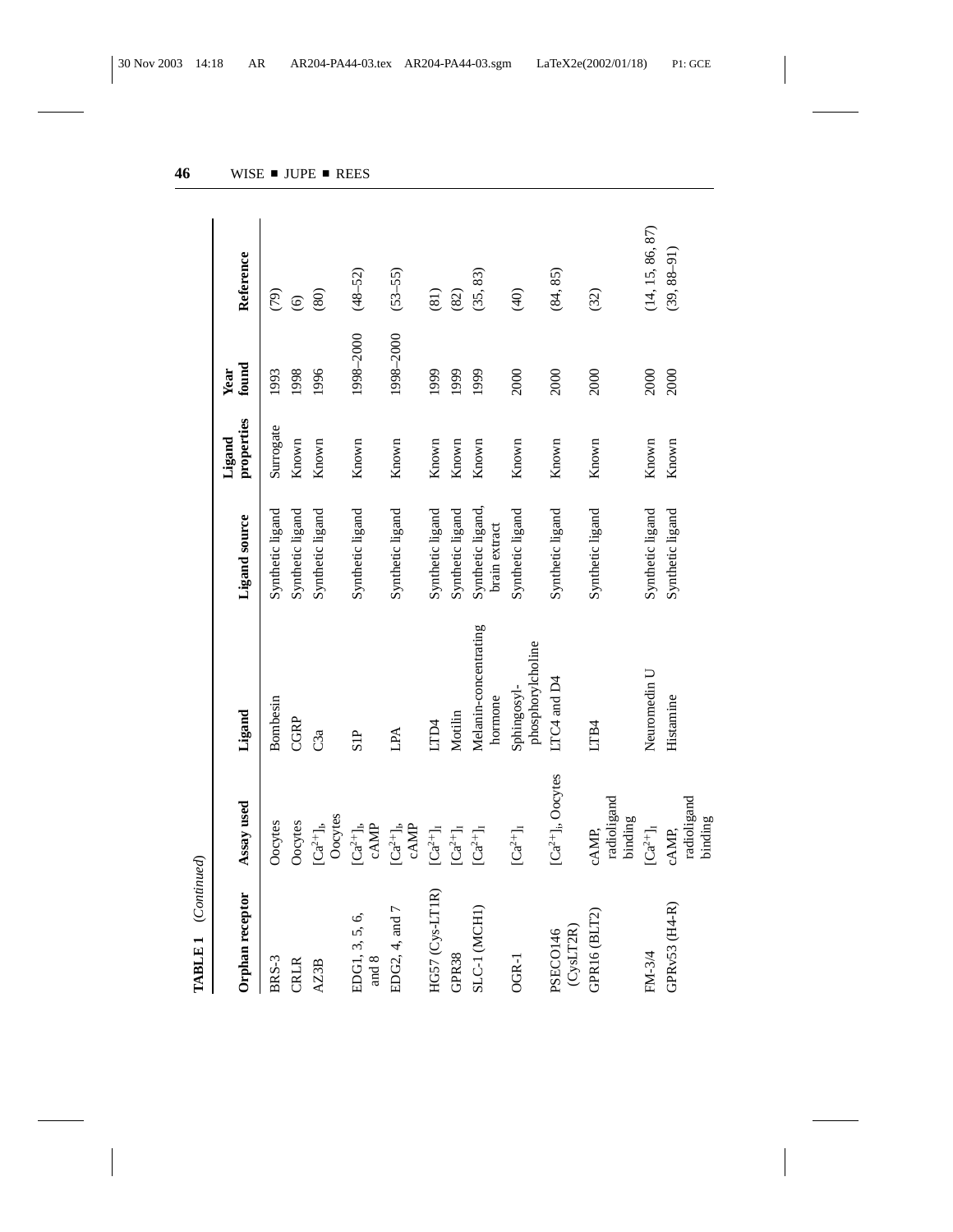| HLWAR77           | $[Ca^{2+}]_I$                                                        | Neuropeptides<br>FF and AF                                             | Synthetic ligand | Known | 2000      | (92)        |
|-------------------|----------------------------------------------------------------------|------------------------------------------------------------------------|------------------|-------|-----------|-------------|
| P2Y12             | Oocytes                                                              | <b>ADP</b>                                                             | Synthetic ligand | Known | 2001      | (93)        |
| CRTH <sub>2</sub> | $\lbrack Ca^{2+}\rbrack _I$                                          | Prostaglandin D2                                                       | Synthetic ligand | Known | 2000      | (94)        |
| MCH <sub>2</sub>  | $\lbrack Ca^{2+}\rbrack _I$                                          | Melanin-concentrating<br>hormone                                       | Synthetic ligand | Known | 2001      | (95)        |
| TDAG-8            | cAMP                                                                 | Psychosine                                                             | Synthetic ligand | Known | 2001      | (36)        |
| $TA_1$ , $TA_2$   | Oocytes                                                              | Trace amines<br>(tyramine)                                             | Synthetic ligand | Known | 2001      | (10)        |
| GPR4              | $\left[Ca^{2+}\right]_{I}$                                           | phosphorylcholine,<br>lysophosphati-<br>Sphingosyl-<br>dylcholine      | Synthetic ligand | Known | 2001      | (37)        |
| TG1019            | fusion, GTP <sub>/S</sub><br>$TG1019-G_{\text{nl}}\alpha$<br>binding | unsaturated<br>Eicosanoids,<br>fatty acids                             | Synthetic ligand | Known | 2002      | (96, 97)    |
| LGR7 and 8        | cAMP                                                                 | Relaxin                                                                | Synthetic ligand | Known | 2002      | (98)        |
| BG37/TGR5         | cAMP                                                                 | Bile acids                                                             | Synthetic ligand | Known | 2002-2003 | (99, 100)   |
| HM74A             | GTP <sub>Y</sub> S binding                                           | Nicotinic acid                                                         | Synthetic ligand | Known | 2003      | (8, 9, 101) |
| C5L2 (GPR77)      | Radioligand binding                                                  | (acylation-stimulating<br>C5a, C5a des Arg,<br>C3a des Arg<br>protein) | Synthetic ligand | Known | 2002-2003 | (66, 67)    |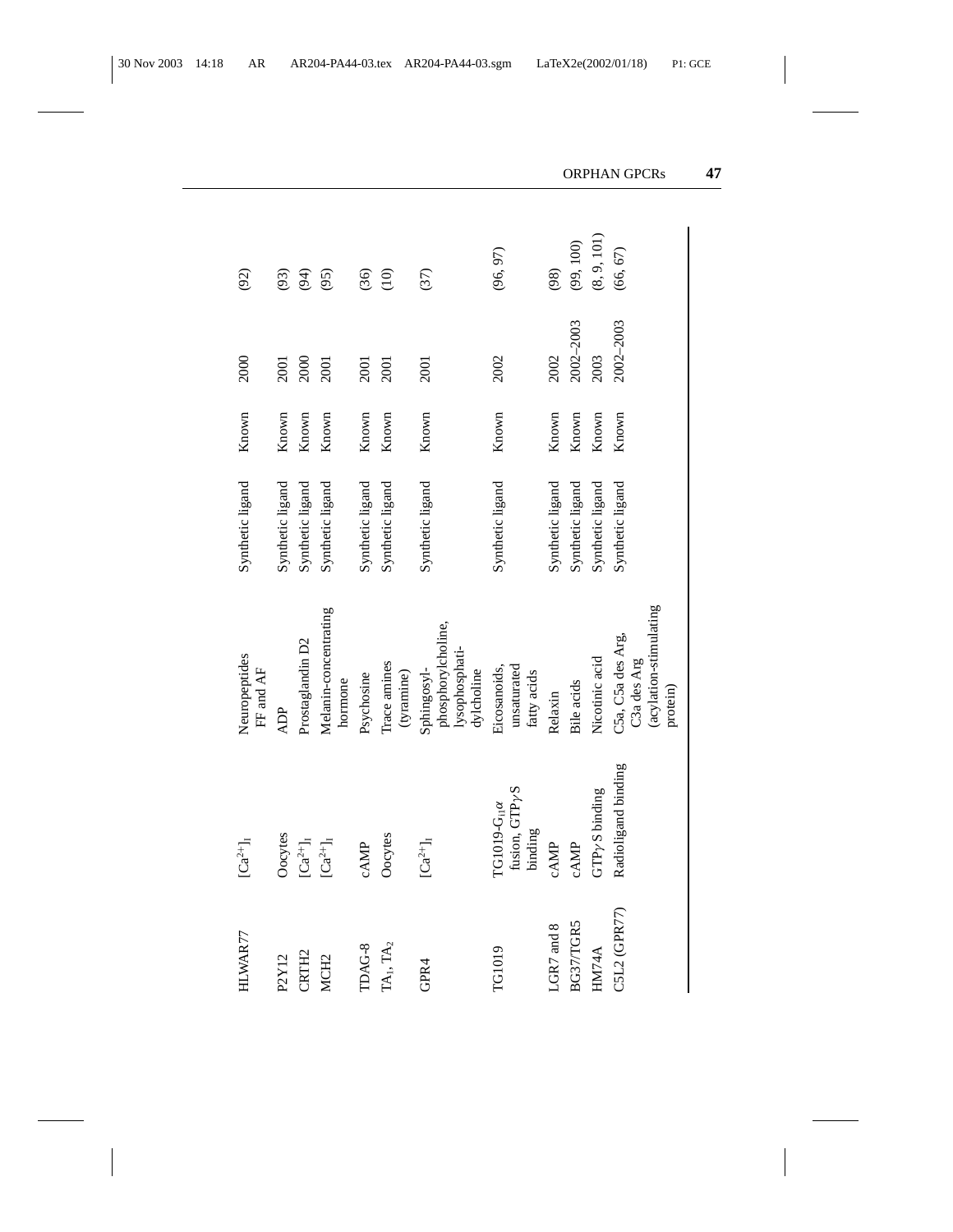

**Figure 2** Strategy for the identification of ligands at orphan GPCRs. Orphan GPCRs are expressed in a recombinant expression system, such as mammalian cells, yeast, or *Xenopus* melanophores. Following expression, it is usual to generate an assay amenable to the screening of candidate ligands in 96 well or 384 well microtitre plate formats. Candidate ligands, including small molecules, peptides, proteins, lipids, or tissue extracts, are screened in the assay. The identification of an activating ligand is detected according to the activation of an intracellular signaling cascade (see text for details). An activating ligand, often termed a hit molecule, will be identified according to its ability to cause a concentration-dependent increase in the activity of a signaling cascade. Once identified, the ligand may be further characterized against other GPCRs to determine its activity and selecticity profile prior to being used in cell-based, tissue, and in some cases whole-animal experiments in order to study the physiological role of the newly liganded receptor.

a candidate ligand is identified, further studies are performed to confirm that the activity of the ligand is specific to the receptor (Figure 2).

#### **RECOMBINANT EXPRESSION OF ORPHAN GPCRs**

The first stage of any orphan GPCR screening experiment is to express the cloned receptor in a recombinant expression system that provides the necessary trafficking and G-protein signaling machinery to enable the successful identification of an activating ligand. A number of expression/assay systems have been adopted for orphan GPCR screening, including the fission yeast *Saccharomyces cerevisiae* (20),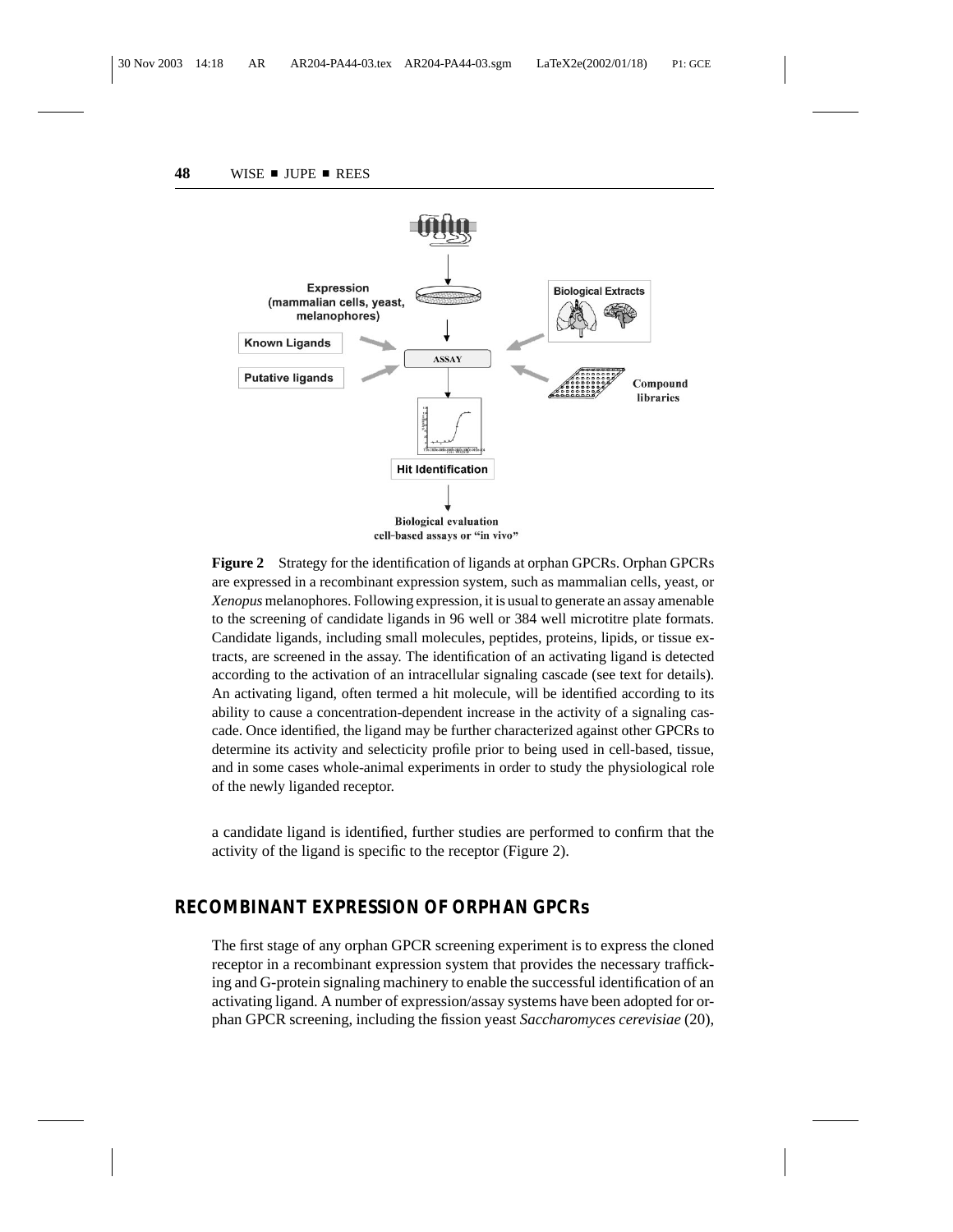immortalized mammalian cell lines, and *Xenopus* melanophores (21). Irrespective of the expression system, the success of a ligand screening experiment is entirely dependent upon the receptor being expressed at the cell surface and being able to couple to the signal transduction machinery of that cell to generate a readily detectable signal in the assay. A number of approaches have been adopted to demonstrate successful expression at both the RNA and protein level (22). Although the demonstration of the presence of mRNA in the cell is indicative of receptor expression, it does not always follow that receptor protein is expressed or is indeed at the cell surface. The generation of an antibody to the receptor facilitates the demonstration of the presence and site of receptor expression through the use of studies such as fluorescence activated cell sorting (FACS) or immunocytochemistry. However, the generation of GPCR-specific antibodies is a time-consuming procedure. Hence, to avoid this, many groups have generated receptors containing short epitope tags, such as FLAG, HA, or myc, at their N terminus, and used the corresponding antibodies to demonstrate receptor expression. An alternative approach has been to generate fusion proteins with the intrinsically fluorescent *Aequorea victorea* green fluorescent protein (GFP) and again use techniques such as FACS or confocal microscopy to confirm receptor expression (23). In such studies, GFP is typically fused directly to the C-terminal intracellular tail of the GPCR. In recent years, numerous examples of such fusion proteins have been generated to study the process of receptor trafficking and internalization. It is perhaps surprising that the generation of such a fusion protein has little or no effect upon the processes of receptor trafficking, receptor pharmacology, and receptor internalization and desensitization (23).

#### **ORPHAN GPCR SCREENING ASSAYS**

GPCRs couple to heterotrimeric G-proteins to regulate a variety of signal transduction events (22). There are 16 mammalian G-protein alpha subunits that fall into three broad families based on the primary signaling cascade regulated: The stimulatory G-proteins  $G\alpha_s$  couple to adenylyl cyclase to cause an increase in the level of intracellular cAMP. In contrast, the five members of the  $G\alpha_{i\alpha}$  family inhibit adenylyl cyclase to cause a decrease in the level of intracellular cAMP, and the  $Ga_{\alpha(1)}$  family members activate phospholipase C $\beta$  to cause an increase in intracellular calcium levels (24). Prior to ligand identification, it is difficult to predict the likely G-protein coupling of the receptor; hence, assay design for ligand screening has relied upon one or both of two strategies: First, the use of the phenomena of constitutive activity to predict the likely signaling mechanism of the receptor (25) and second, the use of promiscuous or chimeric G-protein coupling systems designed to facilitate receptor coupling (26). When expressed in recombinant systems, many GPCRs exhibit constitutive activity, a phenomena that can be defined as the activation of a signal transduction cascade in the absence of ligand. Constitutive signaling is typically demonstrated through transient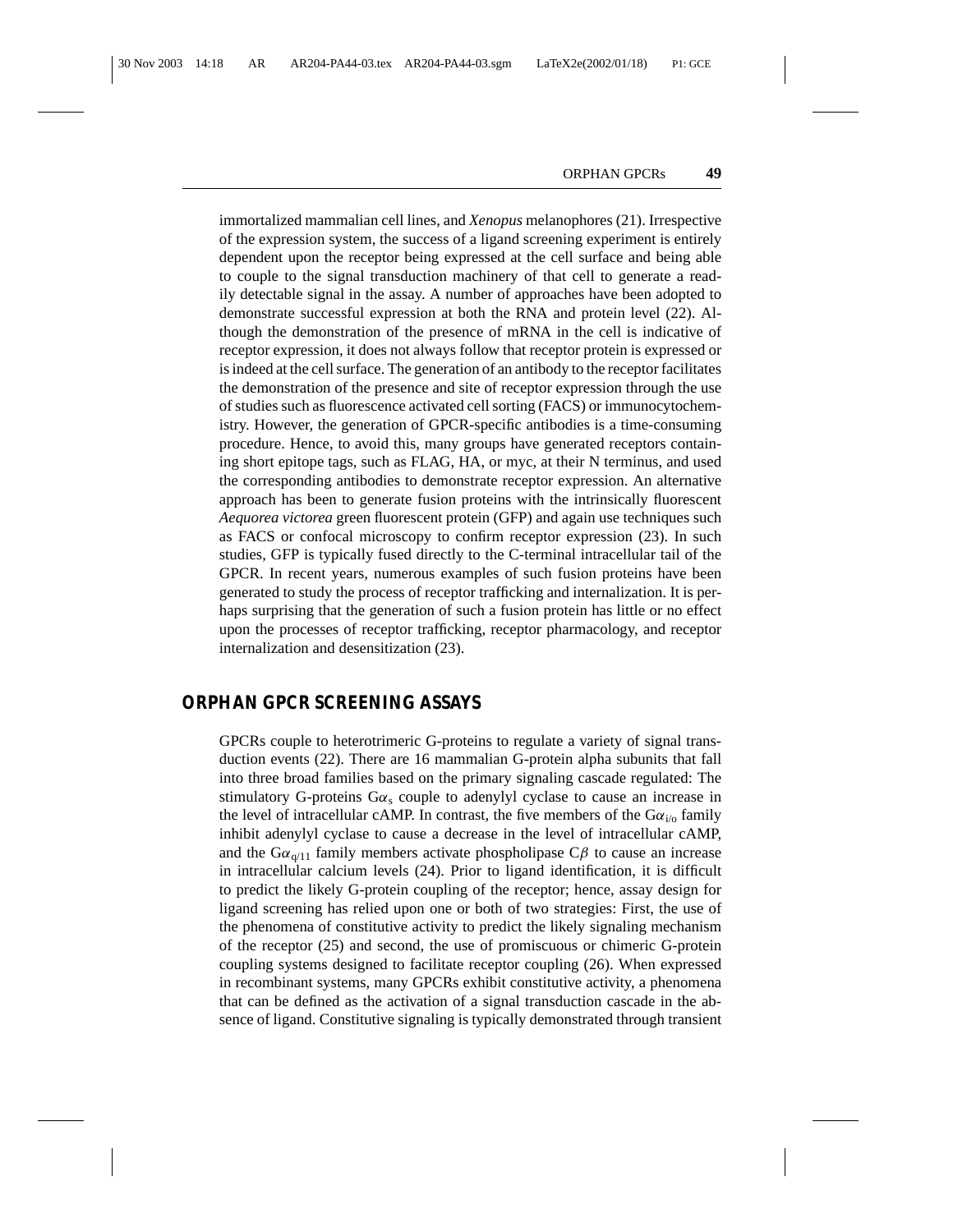expression studies in which the transfection of increasing amounts of DNA correlates with an increase in the activity of a known GPCR signaling cascade. The phenomena of constitutive signaling has been used to predict receptor coupling in yeast, mammalian cells, and *Xenopus* melanophores [(25); S.J. Dowell & A.J. Brown, personal communication)]. In parallel, the promiscuous G-protein alpha subunits  $G\alpha_{15}$  and  $G\alpha_{16}$  have been used to establish calcium flux assays in recombinant mammalian cell lines based upon their demonstrated ability to couple to many, if not all, GPCRs (27). In an extension of these studies, many groups have generated so-called chimeric G-proteins to direct receptor activation through a specific signaling cascade. Such studies typically involve the replacement of the C-terminal five/six amino acids of one G-protein with those of another. In the most successful application of this approach, chimeric G-proteins have been generated in which the C-terminal five amino acids of  $G\alpha_0$  have been replaced with the C-terminal five or six amino acids of  $G\alpha_i$  or  $G\alpha_s$ . Such G-proteins are capable of interacting with normally  $G\alpha_i$  or  $G\alpha_s$  coupled receptors to activate the  $G\alpha_{q}$  signaling cascade (28). Similar chimeric G-proteins have been developed for the yeast assay system (29).

Perhaps the most successful method used to identify ligands for GPCRs has been through the detection of changes in intracellular calcium concentration using the Fluorescence Imaging Plate Reader (FLIPRTM; Molecular Devices, Sunnyvale, CA). This instrument allows the simultaneous compound addition and signal detection in every well of a 96- or 384-well assay plate. In these assays, the GPCR is usually transiently transfected along with a cocktail of chimeric or promiscuous G-proteins to facilitate signaling (30). Other methods used to identify ligands at orphan GPCRs following expression in mammalian cells include detection of changes in intracellular cAMP levels (4, 31, 32), the measurement of arachidonic acid release (33, 34), and receptor translocation studies (35–37).

The presence of endogenous GPCRs, particularly in mammalian expression systems, can result in so-called background responses due to ligand activation of endogenously expressed receptors. For this reason, in all mammalian cell assays, candidate ligands have to be screened against the transfected cell line and the untransfected "host" cell line to confirm that the signaling event is a consequence of the transfection of the orphan GPCR. The fission yeast *S. cerevisiae* contains a single GPCR (38). Hence, engineered yeast strains in which this GPCR has been deleted represent a null background for GPCR screening. Assay systems have been developed using a range of chimeric and transplant G-proteins to facilitate receptor coupling in which GPCR signaling results in the activation of a  $\beta$ -galactosidase reporter gene (20, 29).

Melanophore cells derived from the neural crest of *Xenopus laevis* offer a highly sensitive system for the screening for ligands at orphan GPCRs (21). These cells contain the pigment melanin within intracellular organelles termed melanosomes. The aggregation or dispersion of these organelles within the cell can be controlled by GPCR signaling. The activation of phospholipase C or adenylyl cyclase causes pigment dispersion to cause the cells to darken in color. The inhibition of adenylyl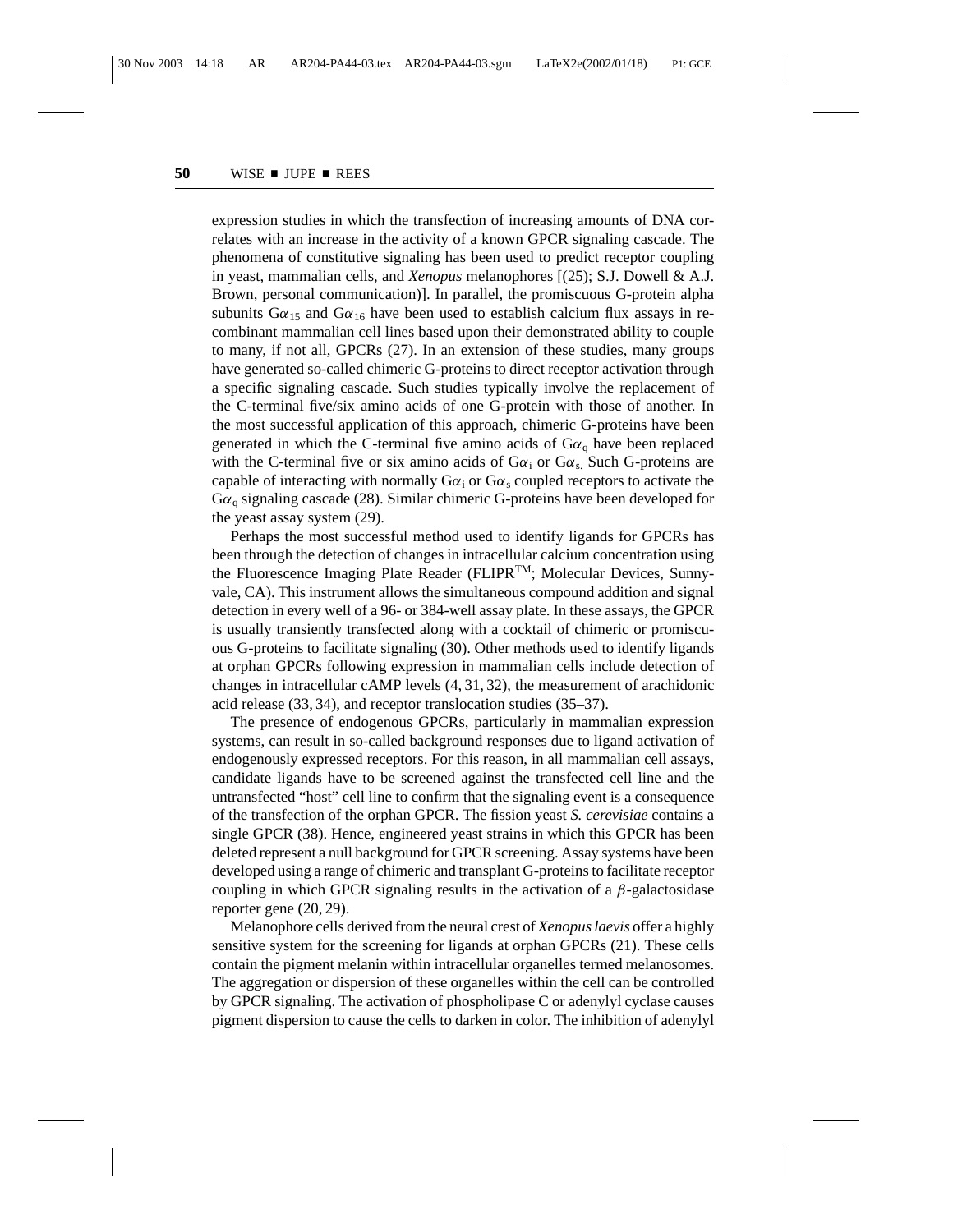cyclase causes pigment aggregation, which causes the cells to lighten. This has lead to the establishment of an orphan receptor screening assay in which compound activity is determined according to the dispersion of this pigment in the cells. This assay is particularly attractive for orphan GPCR screening, as receptors expressed in melanophores efficiently couple to melanophore G-proteins to regulate pigment dispersion. Following transient transfection of the receptor, constitutive activity can usually be observed allowing the elucidation of receptor coupling prior to screening (25). However, melanophores express a range of endogenous GPCRs, including receptors for serotonin, prostinoids, adenosine, acetylcholine, and adrenaline (C. Jayawickreme, personal communication). This can complicate data analysis and can lead to extensive further studies to confirm that any signaling event is specific to the transfected receptor. This technology may have application for the study of orphan GPCRs for which functional expression in mammalian cells is difficult to achieve.

The phenomena of constitutive activity has been used by Arena Pharmaceuticals (San Diego, CA) to develop a screening technology termed constitutive active receptor technology (CART), which relies upon the generation of receptor mutations that display constitutive signaling (25a). When transfected into mammalian cell lines or *Xenopus* melanophores, such mutant receptors display constitutive activity. Candidate ligands may be screened to identify agonist ligands that increase signaling and antagonist ligands that cause a decrease in constitutive activity. The advantage of this approach is that the ability of the receptor to regulate a signal transducton cascade is known ahead of the start of the ligand screening experiment. However, the success of this methodology for the identification of ligands at orphan receptors remains to be proven.

#### **THE SELECTION OF CANDIDATE LIGANDS FOR ORPHAN GPCR SCREENING**

Many pharmaceutical companies have compiled sets of known and putative GPCR ligands for screening. These sets typically contain known 7-transmembrane receptor (7TM) small-molecule, lipid, peptide, and protein ligands, as well as candidate ligand-like peptides or proteins, either expressed in other organisms or predicted from bioinformatics. Many biotechnology and pharmaceutical companies have generated small-molecule compound sets of thousands to hundreds of thousands in size to screen for so-called surrogate small-molecule ligands capable of regulating the orphan receptor. Small-molecule surrogate ligands are often of low potency and display poor selectivity for the receptor under study and may require a medicinal chemistry program to optimize these parameters before they can be used to characterize the biology of the orphan GPCR. The third approach for the identification of novel ligands relies upon the screening of tissue extracts for biological activity. Following the demonstration of activity in an extract, it is necessary to purify the active component, a process that can be experimentally very challenging.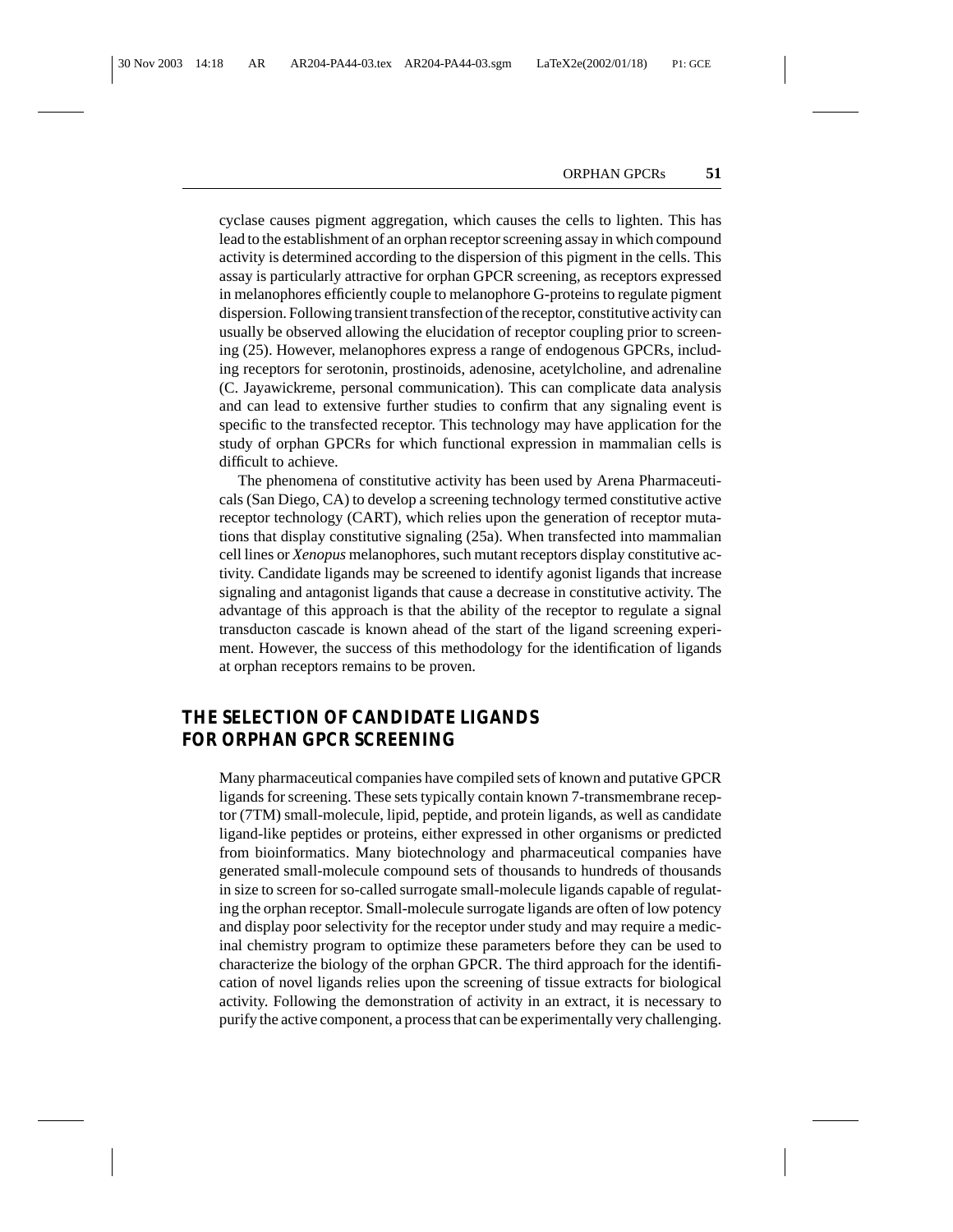Although this approach has been successful, there are many technical challenges that have to be addressed to ensure a successful conclusion.

## **USE OF SEQUENCE HOMOLOGY TO PREDICT CANDIDATE LIGANDS**

The rapid progression of bioinformatics to help identify and classify novel genes has generated a wealth of genomic information on both orphan GPCRs and their potential ligands. The ability to harness this information in such a way that it can be used to help predict candidate ligands for orphan GPCRs may have a significant impact on the future of orphan GPCR screening strategies. Initial examples of this approach involved comparing sequences of novel receptors with those of their liganded counterparts and then predicting cognate ligands based on sequence homologies. Such an approach was used successfully to identify the histamine H4 receptor following the deposition of an expressed sequence tag (designated Axor 35) bearing significant homology to a number of biogenic amine receptors, including the H3 receptor (39; Figure 3). A further recent success of this strategy is highlighted by the identification of a cluster of four orphan GPCRs as receptors for bioactive lipids following the initial demonstration that OGR-1 could act as a high-affinity receptor for the lipid sphingosylphosphorylcholine (40). The related orphans TDAG8 (36), G2A (41), and GPR4 (37) were subsequently reported



**Figure 3** Nucleotide sequence homology of Family A biogenic amine GPCRs. The orphan receptor Axor 35 (39) shows the greatest nucleotide homology to the histamine H3 receptor. Axor 35 was thus characterized as the histamine H4 receptor.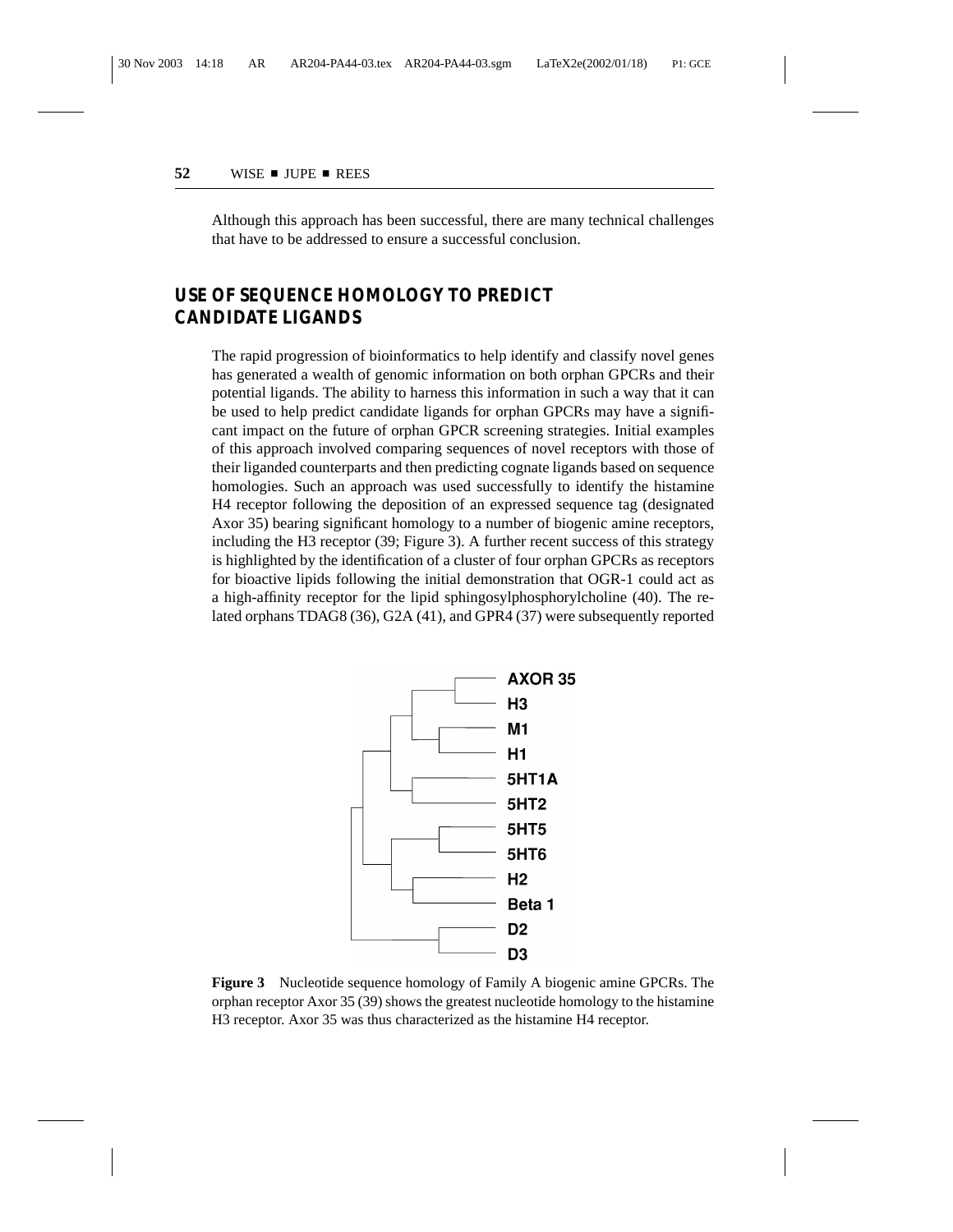as receptors for the lipids sphingosylphosphorylcholine, lysophasphatidylcholine, and psychosine within 18 months of the initial ligand:orphan GPCR pairing being published.

A further example of how the ligand binding properties of a cluster of related receptors can be unraveled following the identification of a "lead" ligand: GPCR pairing is highlighted by the recent reports of a family of receptors for fatty acids (42–45). The genes for four receptors, GPR40, -41, -42, and -43 are tandemly arranged on chromosome 19 (46). GPR40, the most divergent member of the cluster, was found to be activated by medium- and long-chain fatty acids (43, 44), whereas GPR41 and GPR43 were found to be activated by shorter-chain fatty acids, such as propionate (42, 45). GPR41 and GPR43 display 43% identity at the amino acid level and demonstrate differing specificity for length of carbon chain. However, pentanoate was found to be the most potent agonist at both receptors. The fourth family member, GPR42, differs from GPR41 by only six amino acids; however, it does not elicit responses to fatty acids following recombinant expression. This family member is likely to be a recent gene duplication of GPR41 and may be a pseudogene. These examples show how quickly receptors and their cognate ligands can be paired simply by using the nucleotide and protein sequence homology of orphan receptors to known liganded receptors to predict likely ligands; in effect, similar receptors are likely to have similar ligands.

An extension of the observation that homologous receptors can have similar ligands is the prediction of ligand type by phylogenetic classification of orphan GPCRs. This method has been used with considerable success. The orphan receptor FM3 (now known as NMU1R or GPR66) was investigated as a possible peptide receptor because it was found to group with other neuropeptide receptors, resulting in the identification of Neuromedin U as its ligand (15). The orphan receptor KIAA0001 (now known as GPR105 or P2Y14) was screened against a ligand collection, including nucleotide di- and triphosphate conjugates, owing to its classification with other nucleotide-liganded purinergic receptors, leading to the identification of UDP-glucose as the ligand (47). The identification of sphingosine-1-phosphate as the ligand for the EDG1 (48) receptor led to the prediction and subsequent confirmation that EDG3, EDG5, EDG6, and EDG8 have the same ligand (49–52). Phylogenetic classification of the EDG receptors also include EDG2, EDG4, and EDG7, which are receptors for the similar lipid lysophosphotidic acid  $(53-55)$ .

Many orphan receptors fall readily into a phylogenetic classification with liganded receptors yet their ligands remain unidentified. This may be explained, in part, by the difficulties inherent in constructing a representative phylogeny for a functionally diverse group, such as GPCRs. Many different GPCR phylogenies exist, and the methods of their construction differ widely. Some authors remove the highly variable amino termini upstream of the first transmembrane (TM) domain and the carboxyl termini downstream of transmembrane domain seven (56), whereas some go further and remove the intracellular and extracellular loops also.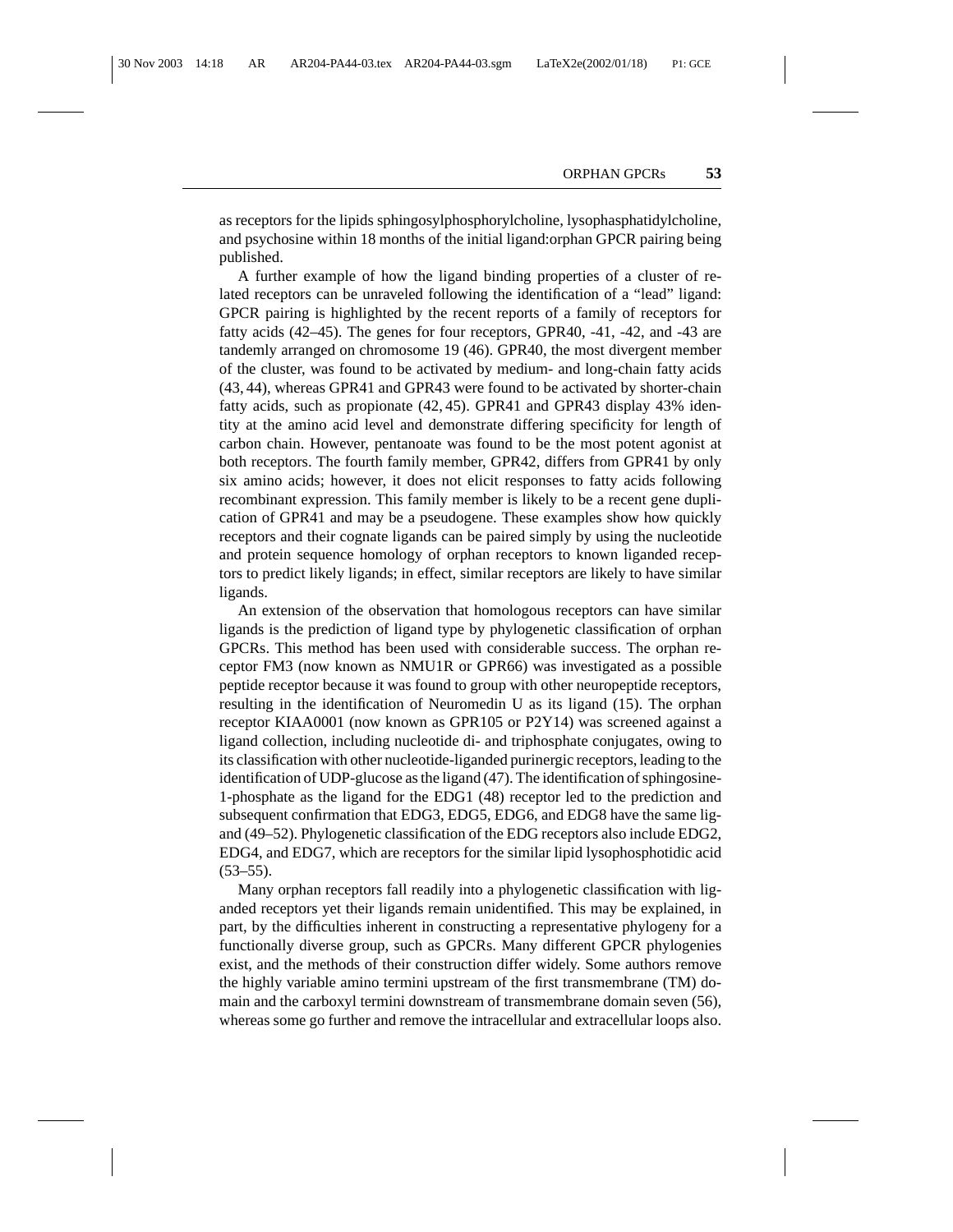This simplifies construction of the sequence alignments upon which the phylogeny is based but also removes domains that may be involved in ligand recognition and signaling.

Many protein families have conserved sequence motifs that can be used to identify potential family members. A number of motifs representing GPCR subtypes or specific GPCRs exist in databases such as Interpro (http://www.ebi.ac.uk/interpro/). These are an aid to the classification of orphan receptors and as such, can offer a clue to the nature of the ligand. A method based on a statistical analysis of amino acid composition within functional subtypes was suggested as a rapid means to make a preliminary classification (57).

So-called virtual screening in silico methods for the identification of ligands for orphan receptors are hampered by the lack of three-dimensional (3-D) structures for orphan GPCRs, as the 3-D structure of the ligand is an important consideration when generating a 3-D model structure of the GPCR. However, in a recent paper, Bock & Gough (58) describe a method that estimates the free-binding energy between a ligand and GPCR without direct information about their 3-D structures. This method is suggested as a tool to identify a pool of likely ligand partners, rather than making a precise identification.

## **INFORMATION-BASED SCREENING TO IDENTIFY HM74A AS THE NICOTINIC ACID RECEPTOR**

Ligand/receptor pairings can, in some cases, be predicted by a careful analysis of information, such as tissue distribution patterns of receptors or known ligands and knowledge of the sites of action of such ligands. For example, the expression pattern of an orphan GPCR, which was identified as a receptor for neuropeptide Y (NPY1R), perfectly matched that of the expression pattern of the ligand neuropeptide Y (59, 60). We have recently used such a similar "informationbased" or targeted approach to identify receptors for nicotinic acid (8), part of the vitamin  $B_3$  complex whose clinical use produces a desirable normalization of a range of cardiovascular risk factors, including a marked elevation of highdensity lipoprotein and a reduction in mortality. The precise mechanism of action of nicotinic acid has remained unknown, although it was believed that activation of a  $Ga_i$ -linked G-protein coupled receptor could contribute to its clinical efficacy (61). Following a report that the pharmacological sites of action of nicotinic acid were localized largely to adipose and spleen tissue (62), we identified a shortlist of ten candidate orphan GPCRs that displayed relevant mRNA distribution patterns. These were then screened for responses to nicotinic acid in an assay for activation of  $Ga<sub>i</sub>-G$  proteins. Using this strategy, HM74 was identified as a low-affinity receptor for nicotinic acid (Figure 4). Follow-up bioinformatics searches then identified two other receptors sharing varying degrees of homology with HM74, HM74A, and GPR81. HM74A was highly homologous, sharing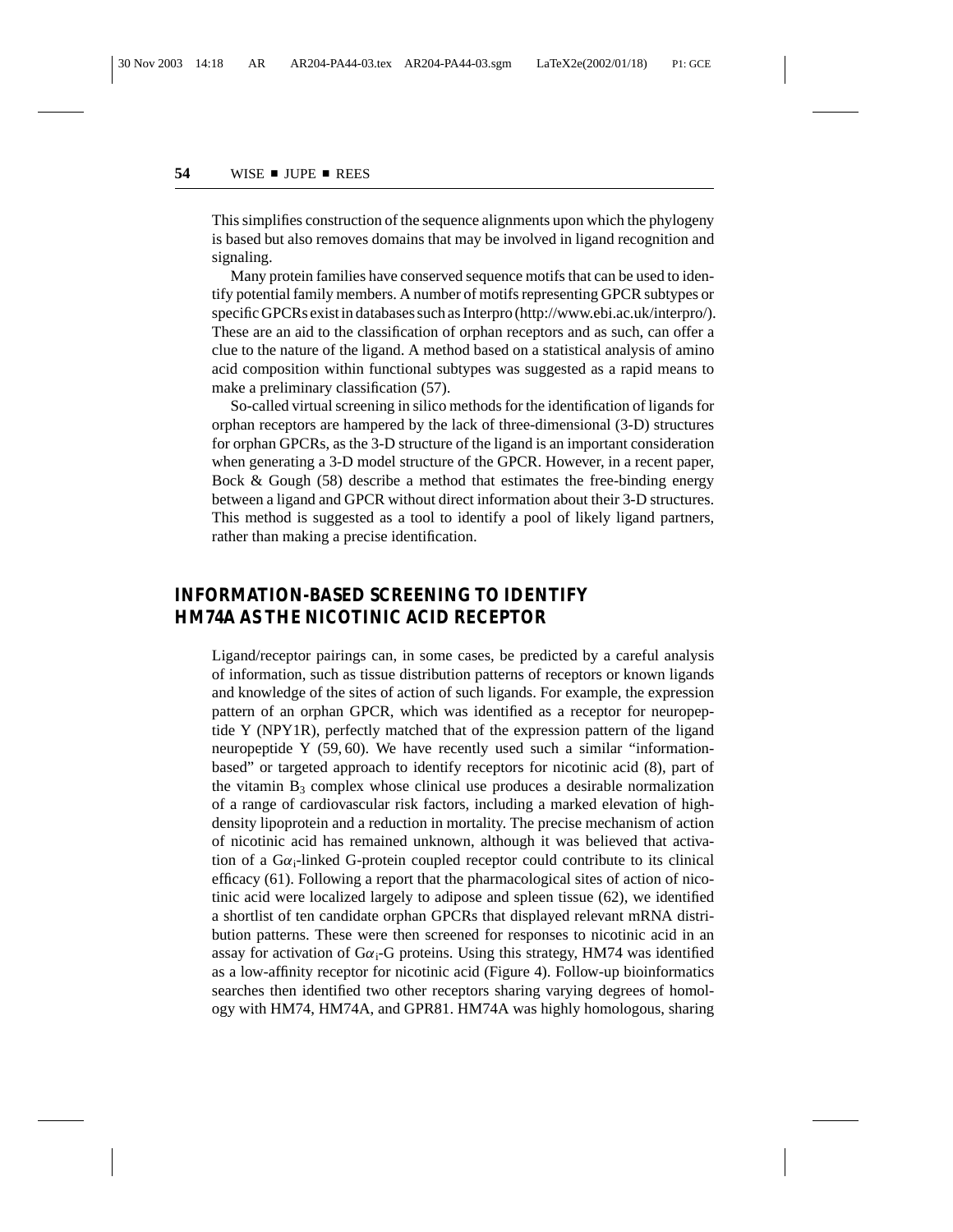

**Figure 4** Characterization of HM74 as a G-protein coupled receptor that responds to nicotinic acid. (*A*) Application of 300 µM (*hashed columns*) and 1 mM (*filled columns*) nicotinic acid to membranes from HEK293/T cells expressing a variety of orphan G protein–coupled receptors was found to stimulate  $[^{35}S]$ -GTP $\gamma S$  binding in membranes from cells expressing HM74 (*open columns*, basal conditions). (*B*) Nicotinic acid stimulated a dose-dependent increase in  $[35S]$ -GTP $\gamma$ S binding in cells expressing HM74 [modified from (8)].

96% identity with HM74 at the amino acid level. GPR81 displayed lower homology (57%). mRNA expression profiling of HM74 and HM74A showed that both exhibited similar distribution patterns, which were largely restricted to adipose tissue and spleen (Figure 5); that is, their expression patterns were commensurate with those of a nicotinic acid receptor. Interestingly, GPR81 appeared to be highly restricted to adipose tissue. HM74A was subsequently identified as a highaffinity receptor for nicotinic acid (Figure 6). Hence, this strategy demonstrates that it is possible to use both genomic and pharmacological information to help unmask novel "lead" ligand:orphan GPCR pairings. The beneficial cardiovascular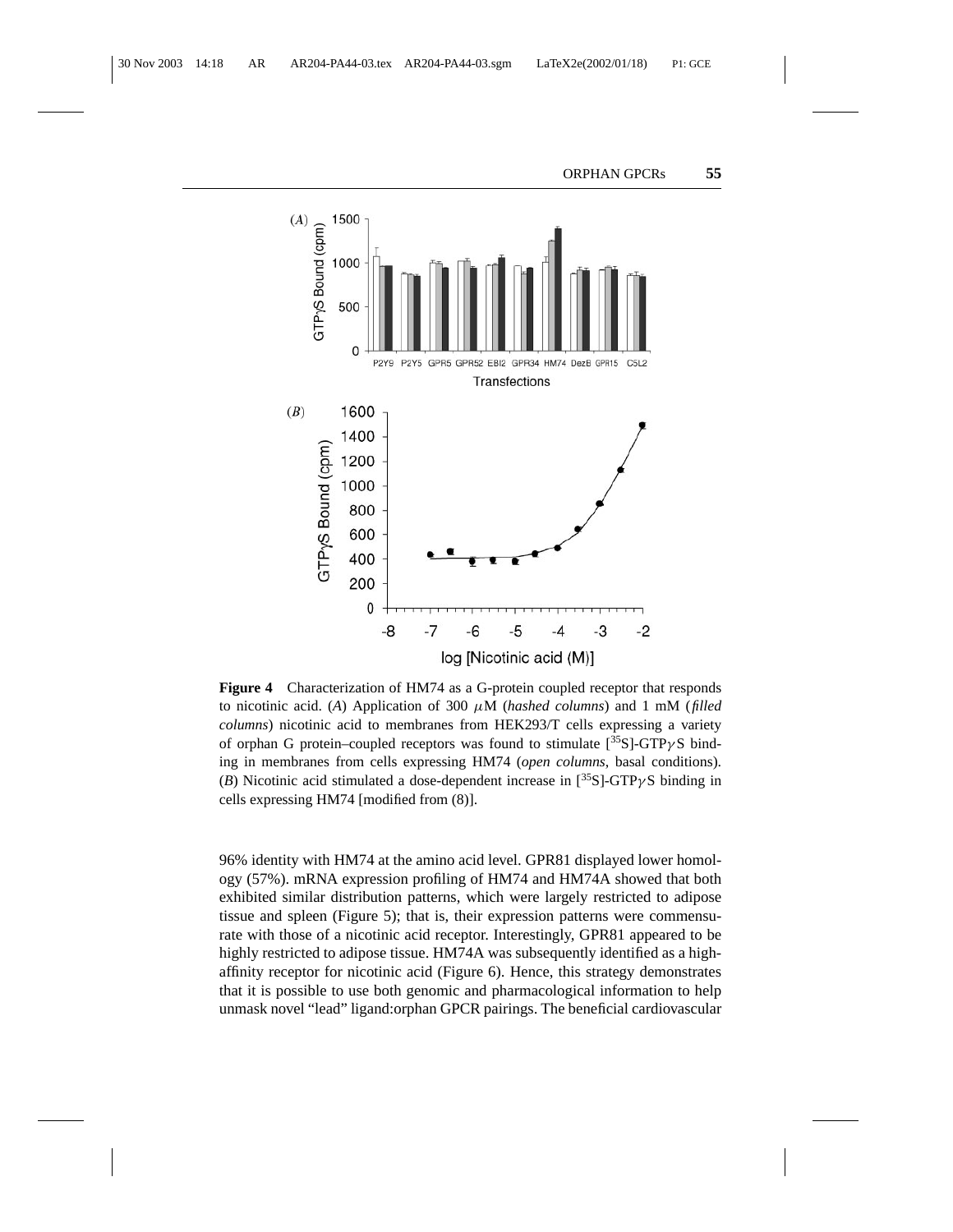

**Figure 5** TaqMan quantitative reverse transcriptase-PCR analysis of mRNA levels in human tissues. The cDNA from the reverse transcription of 1 ng of poly  $(A)^+$ RNA from multiple tissues for four different nondiseased individuals was subjected to TaqMan analysis to determine the tissue expression pattern of the HM74, HM74A, and GPR81 receptors. The expression pattern of the housekeeping gene, glyceraldehyde-3-phosphate dehydrogenase (GAPDH) was assayed to control for the integrity of the cDNA [from (8)].

effects of nicotinic acid have been extensively described for over 40 years; therefore, the discovery of a high-affinity receptor may facilitate the discovery of superior drug molecules to treat dyslipidaemia. This example also shows how knowledge of the physiological role of the endogenous ligand can provide invaluable information regarding the potential role of a novel GPCR in a particular disease.

There are a number of other naturally occurring bioactive ligands whose sites of action have been well defined and that are thought to elicit their effects through binding to and activating cell surface GPCRs (Table 2). The G-protein coupling specificity of the unidentified receptors for some of these ligands have also been well defined using various second messenger assays and inhibitors of particular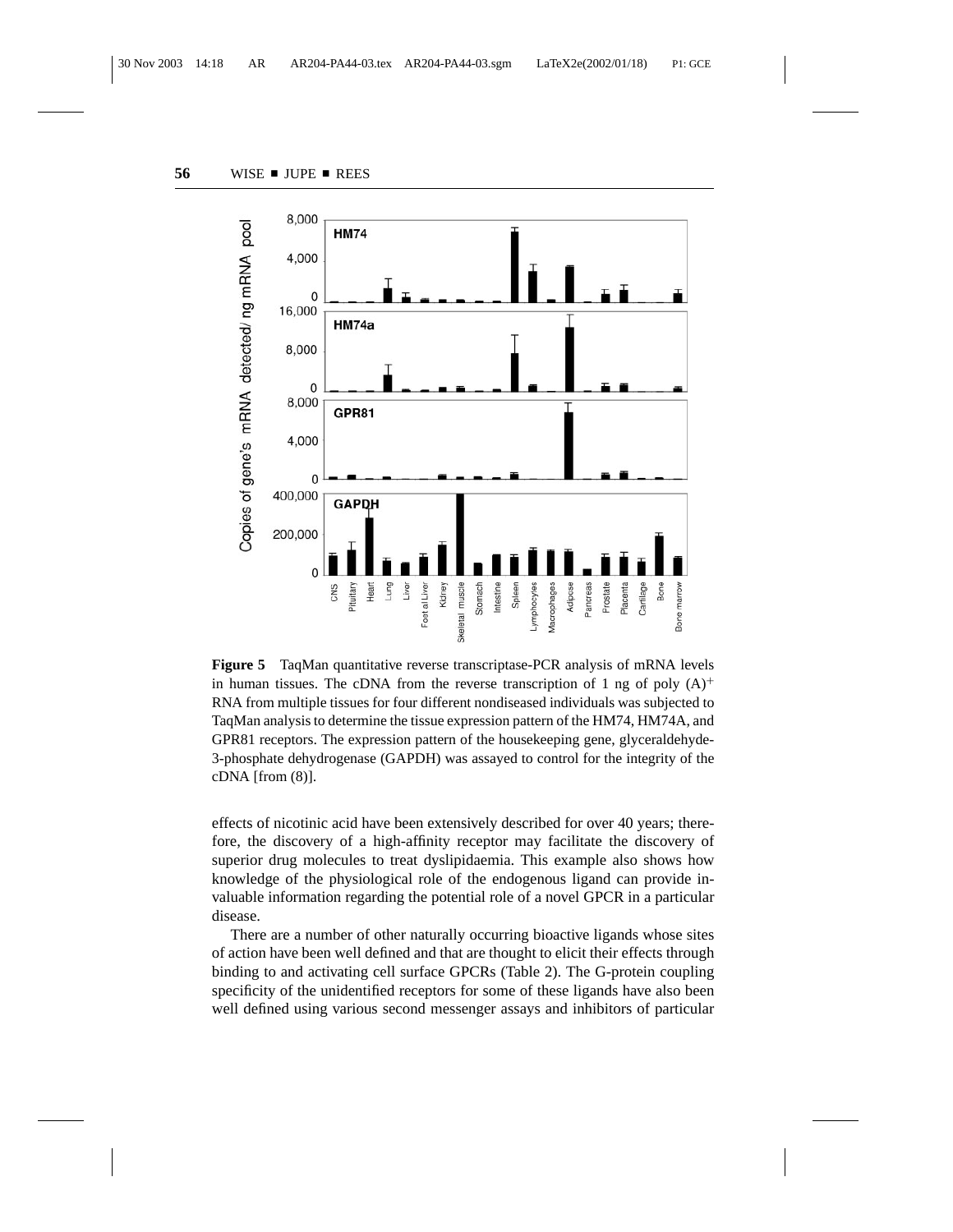

**Figure 6** HM74A and HM74 are high- and low-affinity receptors for nicotinic acid. Stimulation by nicotinic acid of [35S]-GTPγ S binding in HM74- (*filled circles*), HM74A- (*squares*), and GPR81-expressing (*triangles*) membranes from HEK293T cells transiently coexpressing  $G_{01\alpha}$  and relevant receptor [from (8)].

signaling pathways. For example, a peptide neurotrophic factor, prosaposin, which has been shown to induce neural differentiation and protect against cell death, appears to activate pertussis toxin-sensitive  $G\alpha_{i\alpha}$  proteins in neuroblastoma SH-SY-5Y cells (63). Given such information about the likely G-protein coupling specificity of a ligand-GPCR pairing, assays can then be employed that are tailored to measuring output from specific signaling pathways. It will be interesting to see whether a "knowledge-based" approach used to identify the nicotinic acid receptor can be employed to expedite identification of other novel ligand:orphan GPCR pairings.

| <b>Natural ligand</b> | <b>Sites of action</b>                            | G protein-coupling profile | <b>Reference</b> |
|-----------------------|---------------------------------------------------|----------------------------|------------------|
| Kyotorphin            | <b>CNS</b>                                        | $G_{i/o}$                  | (102)            |
| <b>Nocistatin</b>     | Brain, spinal cord                                | $G_{i/o}$                  | (103)            |
| Prosaposin            | Brain, PC12 cells, Schwann<br>cells, SHSY5Y cells | $G_{i/\alpha}$             | (63)             |
| Chromostatin          | Adrenal gland (chromaffin<br>cells)               | $G_{i/\alpha}$             | (104)            |
| Pancreastatin         | Heart, liver, adipose                             | $G_{q/11} > G_{i/0}$       | (105, 106)       |

**TABLE 2** Examples of naturally occurring ligands that are likely to mediate their biological effects via GPCRs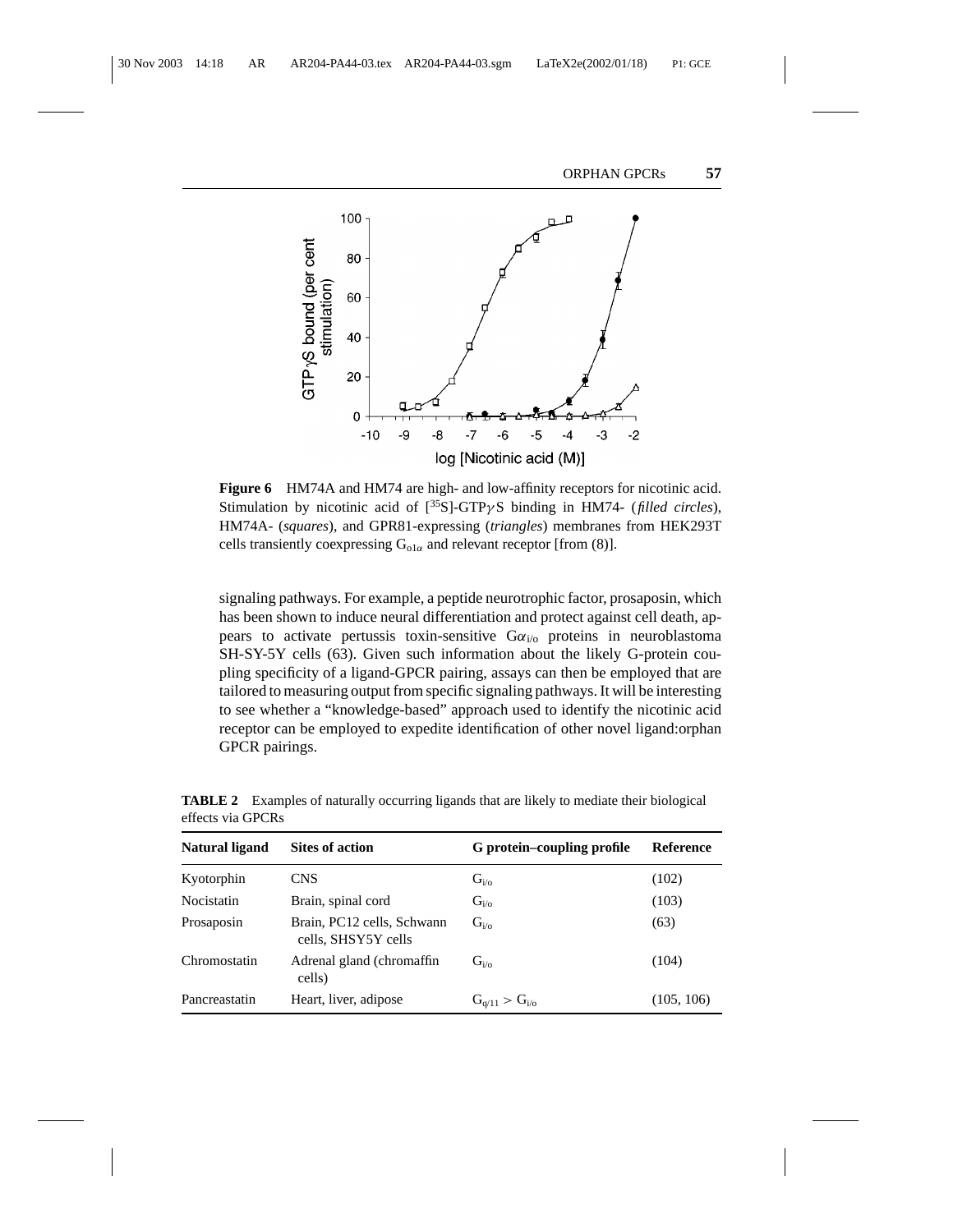## **ORPHAN GPCRs AS ``LIGAND SINKS," ``LIGANDLESS" RECEPTORS, AND NON-G-PROTEIN SIGNALING RECEPTORS**

Although there are numerous examples of the identification of ligands for orphan GPCRs, there has been a decrease in the number of published orphan receptor/ ligand pairings in the past two years. This suggests that traditional approaches for the identification of ligands for orphan GPCRs, largely based on the screening of putative GPCR ligands, will not be successful for the identification of ligands at the remaining 160 or so orphan GPCRs and alternative approaches are required. Indeed, this also raises the possibility that not all orphan GPCRs require a ligand, and some may play an alternative role in cell biology.

There is now extensive literature describing the phenomena of GPCR dimerization (63a). A number of techniques have been developed to demonstrate that GPCRs are capable of forming both heterodimers and homodimers. The functional relevence of this remains unclear and is the subject of intense speculation. It may be that GPCR heterodimers or homodimers are required for the processing or trafficking of the receptor. A well-characterized example of this is the GABA-B-R2 receptor, which appears to function as a trafficking protein to deliver the functional GABA-B-R1 receptor to the cell surface (5, 64, 65). It is possible that GPCR heterodimers may exhibit distinct pharmacologies. Although there is little published evidence for this, it remains possible that some orphan GPCRs may act as accessory proteins, which in combination with other orphan or liganded GPCRs, may modulate responses to known ligands or confer new ligand binding characteristics. This may be best addressed by taking a proteomics approach. Orphan GPCRs could be epitope tagged, transfected into cell lines, and immunoprecipitation experiments performed to isolate receptor complexes for study. Alternatively, receptor combinations could be studied in mammalian cell lines using techniques such as bioluminescence resonance energy transfer (BRET) or time-resolved fluorescence resonance energy transfer (TR-FRET) (65a). The challenge in such studies would be the prediction of which receptor pairs are likely to interact. The theoretical maximum number of possible combinations is 129,600!

Two recent reports have described the orphan GPCR C5L2, a receptor sharing homology with the anaphylatoxin C5a and C3a receptors, as having high-affinity binding sites for C5a and the desarginated forms of both C5a and C3a (C5adR<sup>74</sup> and C3adR<sup>77</sup>, respectively) (66, 67). These findings were demonstrated using radioligand binding studies, and, interestingly, the authors reported that there was no functional correlate to this binding using standard G-protein–dependent second messenger pathways. Hence, C5L2 appears to function as a "ligand sink" whose physiological role as a novel anaphylatoxin binding protein has yet to be defined. An alternative explanation for this observation may be that anaphylatoxins are binding to C5L2 to activate non-G-protein-dependent signaling cascades. This raises the possibility of the existence of further examples of orphan GPCRs that either do not signal or use alternative non-G-protein-linked signaling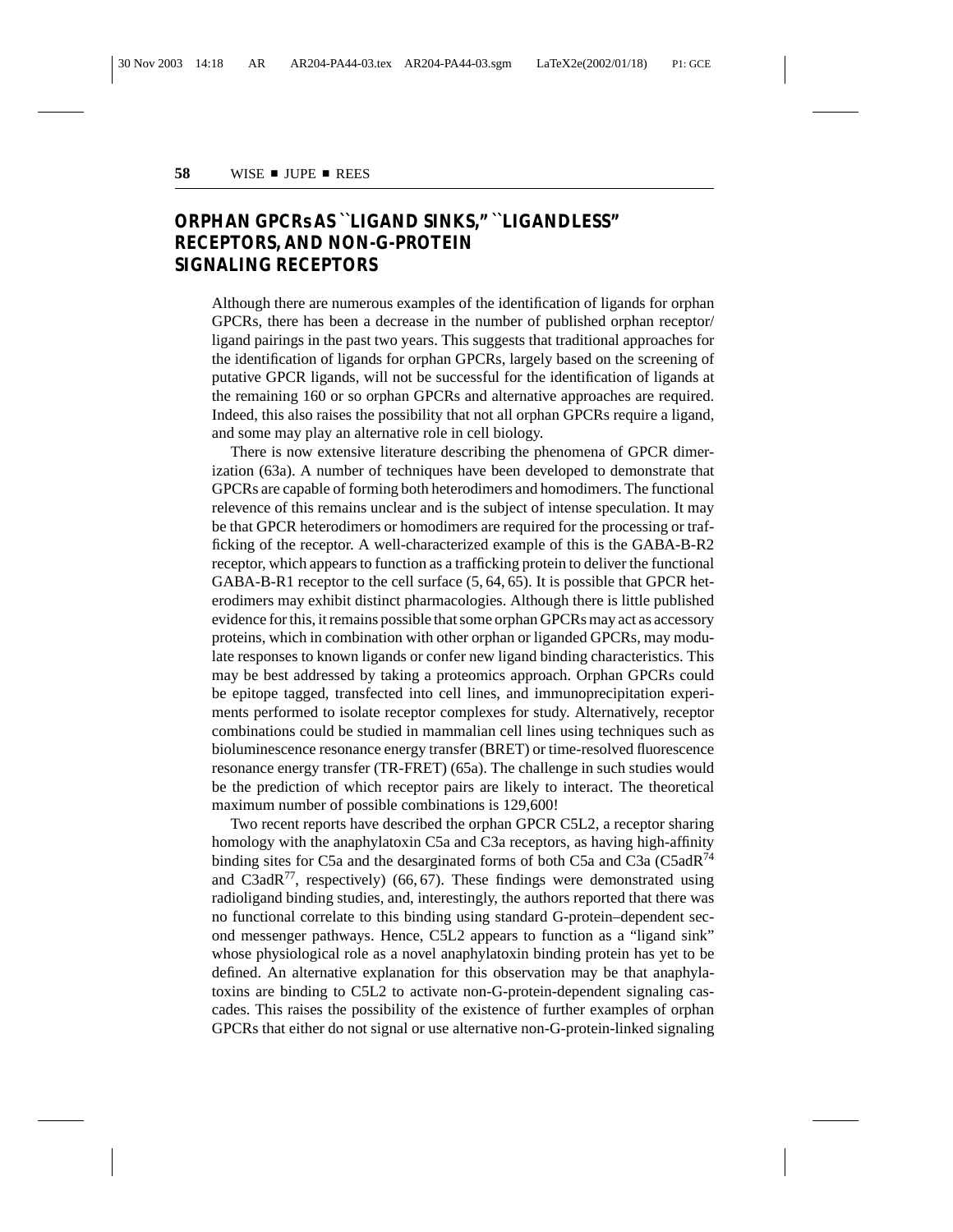pathways to mediate the actions of their cognate ligands. In addition, it must be noted that the binding of these ligands to C5L2 would not have been identified using a conventional functional assay screening approach.

It has been assumed that all signaling events mediated by GPCRs occur as a consequence of G-protein activation. As a consequence, all orphan GPCR ligand screening experiments have relied upon the detection of the ability of candidate ligands to activate one of the classical heterotrimeric G-protein signaling pathways as described in this manuscript. There are now a number of examples of GPCRs that activate signal transduction pathways through G-protein-dependent and -independent signaling pathways. Perhaps the first example of this phenomena was the demonstration that in addition to classical G-protein-mediated signaling, the C-terminal tails of the  $\beta_2$ -adrenoceptor and the P2Y1 purinergic receptor interact with the  $Na^{+}/H^{+}$  exchanger regulatory factor (NHERF) to directly regulate  $Na<sup>+</sup>/H<sup>+</sup> exchange (67a)$ . Further examples of G-protein-independent signaling include the coupling of metabotropic glutamate receptors directly to intracellular calcium stores through homer proteins and GPCR activation of phospholipase D as a consequence of activation of the small G-proteins Arf and RhoA (67b). This raises the possibility that there may be examples of the GPCR family that do not require G-proteins for signaling: C5L2 may be such an example; although, if this receptor does activate signal transduction, the mechanism remains to be defined (66, 67). A recent demonstration that this may be the case comes from the isolation of two receptors for the antiatherogenic adipokine adiponection, designated AdipoR1 and AdipoR2 (67c). These receptors, which are distantly related to the GPCR family, possess seven predicted TMs, and, in contrast to classical GPCRs, the N terminus of the receptor is intracellular and the C terminus of the receptor extracellular. These receptors, isolated by expression cloning, using a fluorescentlabeled adiponectin and FACS analysis, bind adiponectin with high affinity but do not regulate any of the classical GPCR signaling cascades. Rather, they regulate AMP kinase and  $PPAR\alpha$  activity, in a G-protein-independent manner, to cause fatty acid oxidation and glucose uptake (67c). This finding raises the possibility that some of the remaining orphan GPCRs also signal through G-protein-independent mechanisms. If so, novel screening approaches will have to be established in order to identify activating ligands. Indeed it may only be possible to identify receptors for ligands such as adiponectin through expression cloning strategies such as that used to identify this ligand. An alternative approach may be to take candidate ligands, add to these epitope tags, and then perform cross-linking experiments with cell types believed to respond to these ligands in order to isolate receptor/ligand complexes for protein sequencing.

It is possible that not all GPCRs are expressed at the cell surface; rather, they may be expressed on intracellular organelles and play a role in intracellular signaling. If so, classical ligand binding experiments that rely upon the activation of a receptor at the cell surface using exogenously applied ligand may not apply to these receptors. The intracellular localization of such receptors could be determined by the generation of fusion proteins with GFP (23). Receptors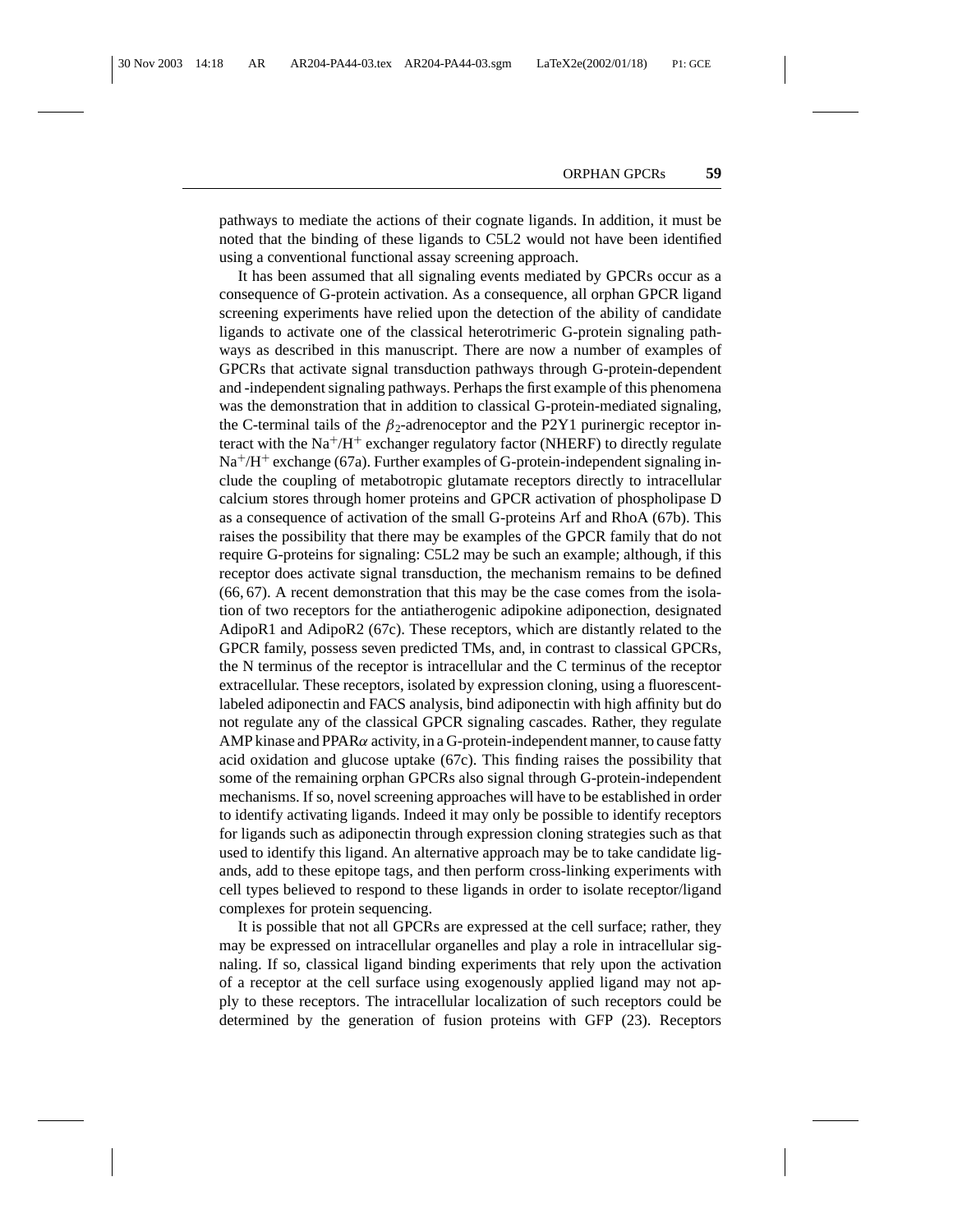expressed only on intracellular membranes would require alternative ligand screening strategies. Such studies would also demonstrate whether the receptor is processed to the cell surface or is retarded in the endoplasmic recticulum. Such receptors may require accessory proteins, perhaps other GPCRs as with the GABA-B receptor (65), to translocate to the cell surface. The identification of such accessory proteins would be required to generate a functional receptor at the cell surface prior to the initiation of a ligand screening experiment. It is possible that not all orphan GPCRs are functionally expressed, some may be pseudogenes, others may be expressed in very discrete tissues or for very short times, perhaps during development. If so such receptors may not possess ligands, or, if the ligands are also expressed in discrete tissues or for very short times, the ligand may not yet have been identified.

Finally, a number of receptors encoded by viruses, such as ORF74 encoded by Kaposi's sarcoma-associated herpesvirus, are highly constitutively active, appearing to function in the absence of added agonist (68). There may be other examples of orphan GPCRs that demonstrate similar "ligandless" mechanisms of action.

#### **CONCLUDING REMARKS**

In recent years, small-molecule, peptide, protein, and lipid ligands have been identified for many orphan GPCRs. However, approximately 160 orphan GPCRs remain for which there is no known ligand. Efforts continue to identify ligands for these receptors using the strategies outlined in this review. However, it is now necessary to investigate alternative strategies for the identification of ligands for these receptors. Such studies may involve the identification of new ligands using bioinformatics to predict likely peptide or protein ligands. It may be that the remaining orphan GPCRs are atypical in that they do not signal through heterotrimeric G-proteins. If this is the case, then the assays used to date, which all rely upon G-protein activation of a signal transduction cascade, cannot be used for these receptors. In support of this hypothesis, there is an emerging literature describing G-proteinindependent signaling by GPCRs. The identification of ligands at such receptors depends on the development of new assays. It is also possible that not all of these receptors will have ligands; receptors have been identified that act as trafficking factors (5, 64, 65), are believed to act as ligand sinks (66, 67), and exhibit constitutive signaling in the absence of ligand (68). The challenge in the coming years is to identify the biological function of the remaining orphan GPCRs.

#### **ACKNOWLEDGMENTS**

The authors would like to express their thanks to the various members, past and present, of Systems Research, Screening Sciences, and Bioinformatics in GlaxoSmithKline, who have been involved in many of the successful orphan GPCR:ligand pairings outlined in this review.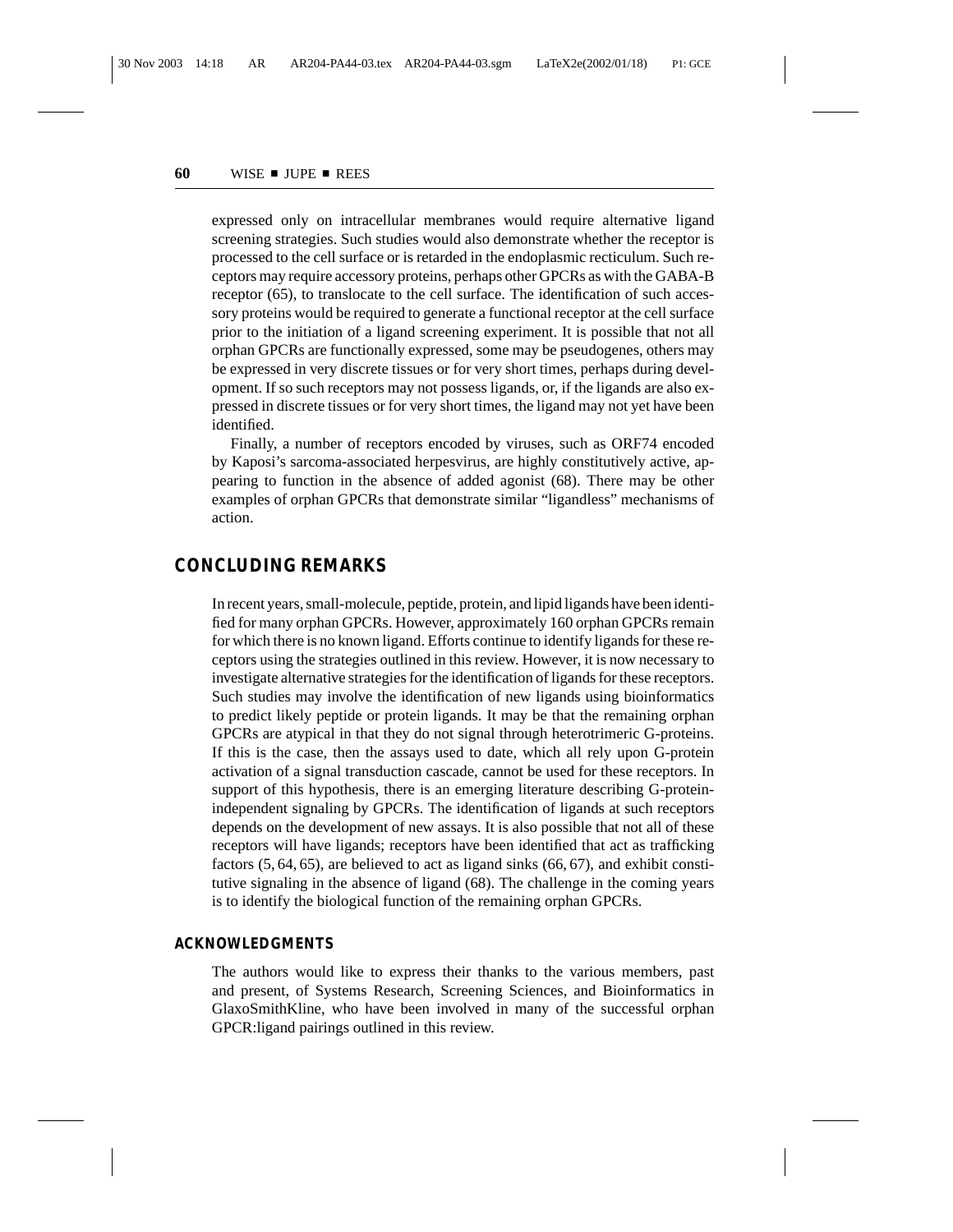#### **The** *Annual Review of Pharmacology and Toxicology* **is online at http://pharmtox.annualreviews.org**

#### **LITERATURE CITED**

- 1. Drews J. 2000. Drug discovery: a historical perspective. *Science* 287:1960–64
- 2. Lander ES, Linton LM, Birren B, Nusbaum C, Zody MC, et al. 2001. Initial sequencing and analysis of the human genome. *Nature* 409:860–921
- 3. Venter JC, Adams MD, Myers EW, Li PW, Mural RJ, et al. 2001. The sequence of the human genome. *Science* 291:1304–51
- 4. Oda T, Morikawa N, Saito Y, Masuho Y, Matsumoto S. 2000. Molecular characterization of a novel type of histamine receptor preferentially expressed in leukocytes. *J. Biol. Chem.* 275:36781–86
- 5. White JH, Wise A, Main MJ, Green A, Fraser NJ, et al. 1998. Heterodimerization is required for the formation of a functional GABAB receptor *Nature* 396:679– 82
- 6. McLatchie LM, Fraser NJ, Main MJ, Wise A, Brown JD, et al. 1998. RAMPs regulate the transport and ligand specificity of the calcitonin-receptor-like receptor. *Nature* 393:333–39
- 7. Christopoulos G, Perry KJ, Morfis M, Tilakaratne N, Gao YY, et al. 1999. Multiple amylin receptors arise from receptor activity-modifying protein interaction with the calcitonin receptor gene product. *Mol. Pharmacol.* 56:235–42
- 8. Wise A, Foord SM, Fraser NJ, Barnes AA, Elshourbagy N, et al. 2003. Molecular identification of high and low affinity receptors for nicotinic acid. *J. Biol. Chem.* 278:9869–74
- 9. Tunaru S, Kero J, Schaub A, Wufka C, Blaukat A, et al. 2003. PUMA-G and HM74 are receptors for nicotinic acid and mediate its antilipolytic effect *. Nat. Med.* 9:352–55
- 10. Borowsky B, Adham N, Jones KA, Raddatz R, Artymyshyn R, et al. 2001. Trace

amines: identification of a family of mammalian G protein-coupled receptors. *Proc. Natl. Acad. Sci. USA* 98:8966–71

- 11. Soga T, Matsumoto SI, Oda T, Saito T, Hiyama H, et al. 2002. Molecular cloning and characterization of prokineticin receptors. *Biochim. Biophys. Acta* 1579:173–79
- 12. Lin DCH, Bullock CM, Ehlert FJ, Chen JL, Tian H, Zhou QY. 2002. Identification and molecular characterization of two closely related G protein-coupled receptors activated by prokineticins/endocrine gland vascular endothelial growth factor. *J. Biol. Chem.* 277:19276–80
- 13. Masuda Y, Takatsu Y, Terao Y, Kumano S, Ishibashi Y, et al. 2002. Isolation and identification of EG-VEGF/prokineticins as cognate ligands for two orphan Gprotein-coupled receptors. *Biochem. Biophys. Res. Commun.* 293:396–402
- 14. Howard AD, Wang RP, Pong SS, Mellin TN, Strack A, et al. 2000. Identification of receptors for neuromedin U and its role in feeding. *Nature* 406:70–74
- 15. Szekeres PG, Muir AI, Spinage LD, Miller JE, Butler SI, et al. 2000. Neuromedin U is a potent agonist at the orphan G proteincoupled receptor FM3. *J. Biol. Chem.* 275:20247–50
- 16. Civelli O, Nothacker HP, Saito Y, Wang ZW, Lin SHS, Reinscheid RK. 2001. Novel neurotransmitters as natural ligands of orphan G-protein-coupled receptors. *Trends Neurosci.* 24:230–37
- 17. Hinuma S, Onda H, Fujino M. 1999. The quest for novel bioactive peptides utilizing orphan seven-transmembrane-domain receptors. *J. Mol. Med.* 77:495–504
- 18. Stadel JM, Wilson S, Bergsma DJ. 1997. Orphan G protein-coupled receptors a neglected opportunity for pioneer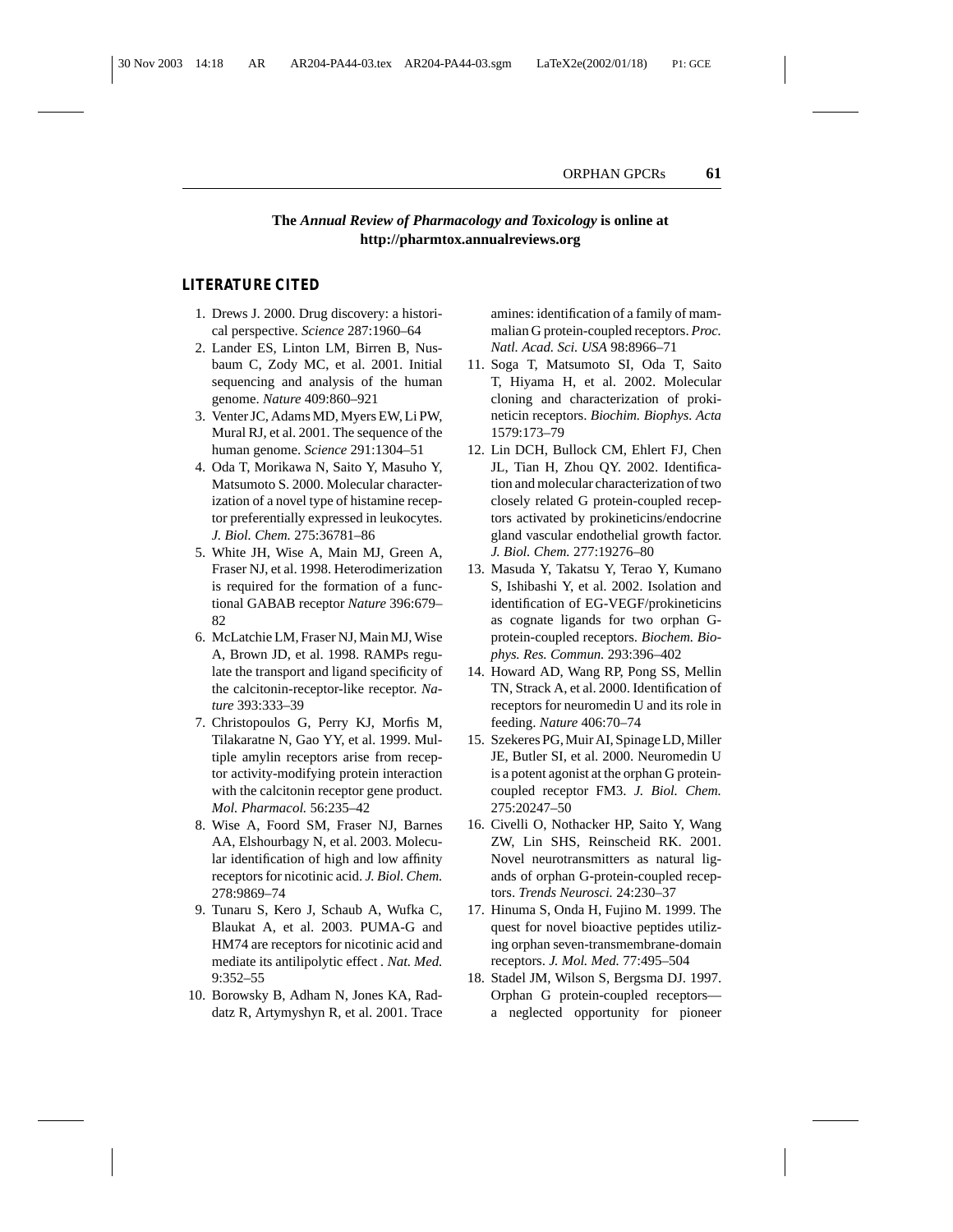drug discovery. *Trends Pharmacol. Sci.* 18:430–37

- 19. Wilson S, Bergsma DJ, Chambers JK, Muir AI, Fantom KG, et al. 1998. Orphan G-protein-coupled receptors: the next generation of drug targets?*B. J. Pharmacol.* 125:1387–92
- 20. Broach JR, Thorner J. 1996. Highthroughput screening for drug discovery. *Nature* 384:14–16
- 21. Lerner MR. 1994. Tools for investigating functional interactions between ligands and G-protein coupled receptors. *Trends Neurosci.* 17:142–46
- 22. Wise A, Gearing K, Rees S. 2002. Target validation of G protein-coupled receptors. *Drug Discov. Today* 7:235–46
- 23. Kallal L, Benovic JL. 2000. Using green fluorescent proteins to study G-proteincoupled receptor localization and trafficking. *Trends Pharmacol. Sci.* 21:175–78
- 24. Hepler JR, Gilman AG. 1992. G proteins. *Trends Biochem. Sci.* 17:383–87
- 25. Chen G, Way J, Armour S, Watson C, Queen K, et al. 2000. Use of constitutive G protein-coupled receptor activity for drug discovery. *Mol. Pharmacol.* 57:125–34
- 25a. Chalmers DT, Behan DP. 2002. The use of constitutively active GPCRs in drug discovery and functional genomics. *Nature Rev. Drug Disc.* 1:599–608
- 26. Conklin BR, Farfel Z, Lustig KD, Julius D, Bourne HR. 1993. Substitution of three amino acids switches receptor specificity of Gq alpha to that of Gi alpha. *Nature* 363:274–76
- 27. Offermanns S, Simon MI. 1995. Ga15 and  $G\alpha$ 16 couple a wide variety of receptors to phospholipase C. *J. Biol. Chem.* 270:15175–80
- 28. Conklin BR, Herzmark P, Ishida S, Voyno-Yasenetskaya TA, Sun Y, et al. 1996. Carboxyl-terminal mutation of Gqα and Gsα that alter the fidelity of receptor activation. *Mol. Pharmacol.* 50:885–90
- 29. Klein C, Paul JI, Sauve K, Schmidt MM, Arcangeli L, et al. 1998. Identification of surrogate agonists for the human FPRL-1

receptor by autocrine selection in yeast. *Nat. Biotechnol.* 16:1334–37

- 30. Szekeres PG. 2002. Functional assays for identifying ligands at orphan G protein-coupled receptors. *Recept. Channels* 8:297–308
- 31. Meunier JC, Mollereau C, Toll L, Suaudeau C, Moisand C, et al. 1995. Isolation and structure of the endogenous agonist of opioid receptor-like ORL1 receptor. *Nature* 377:532–35
- 32. Kamohara M, Takasaki J, Matsumoto M, Saito T, Ohishi T, et al. 2000. Molecular cloning and characterization of another leukotriene B4 receptor. *J. Biol. Chem.* 275:27000–4
- 33. Hinuma S, Habata Y, Fujii R, Kawamata Y, Hosoya N, et al. 1998. A prolactinreleasing peptide in the brain. *Nature* 393:272–76
- 34. Mori M, Sugo T, Abe M, Shimomura Y, Kurihara M, et al. 1999. Urotensin II is the endogenous ligand of a Gprotein-coupled orphan receptor, SENR (GPR14). *Biochem. Biophys. Res. Commun.* 265:123–29
- 35. Lembo PMC, Grazzini E, Cao J, Hubatsch DA, Pelletier M, et al. 1999. The receptor for the orexigenic peptide melaninconcentrating hormone is a G-proteincoupled receptor. *Nat. Cell Biol.* 1:267– 71
- 36. Im DS, Heise CE, Nguyen T, O'Dowd BF, Lynch KR. 2001. Identification of a molecular target of psychosine and its role in globoid cell formation. *J. Cell Biol.* 153:429–34
- 37. Zhu K, Baudhuin LM, Hong G, Williams FS, Cristina KL, et al. 2001. Sphingosylphosphorylcholine and lysophosphatidylcholine are ligands for the G protein-coupled receptor GPR4. *J. Biol. Chem.* 276:41325–35
- 38. Pausch MH. 1997. G-protein-coupled receptors in *Saccharomyces cerevisiae*: high-throughput screening assays for drug discovery. *Trends Biotechnol.* 15:487– 94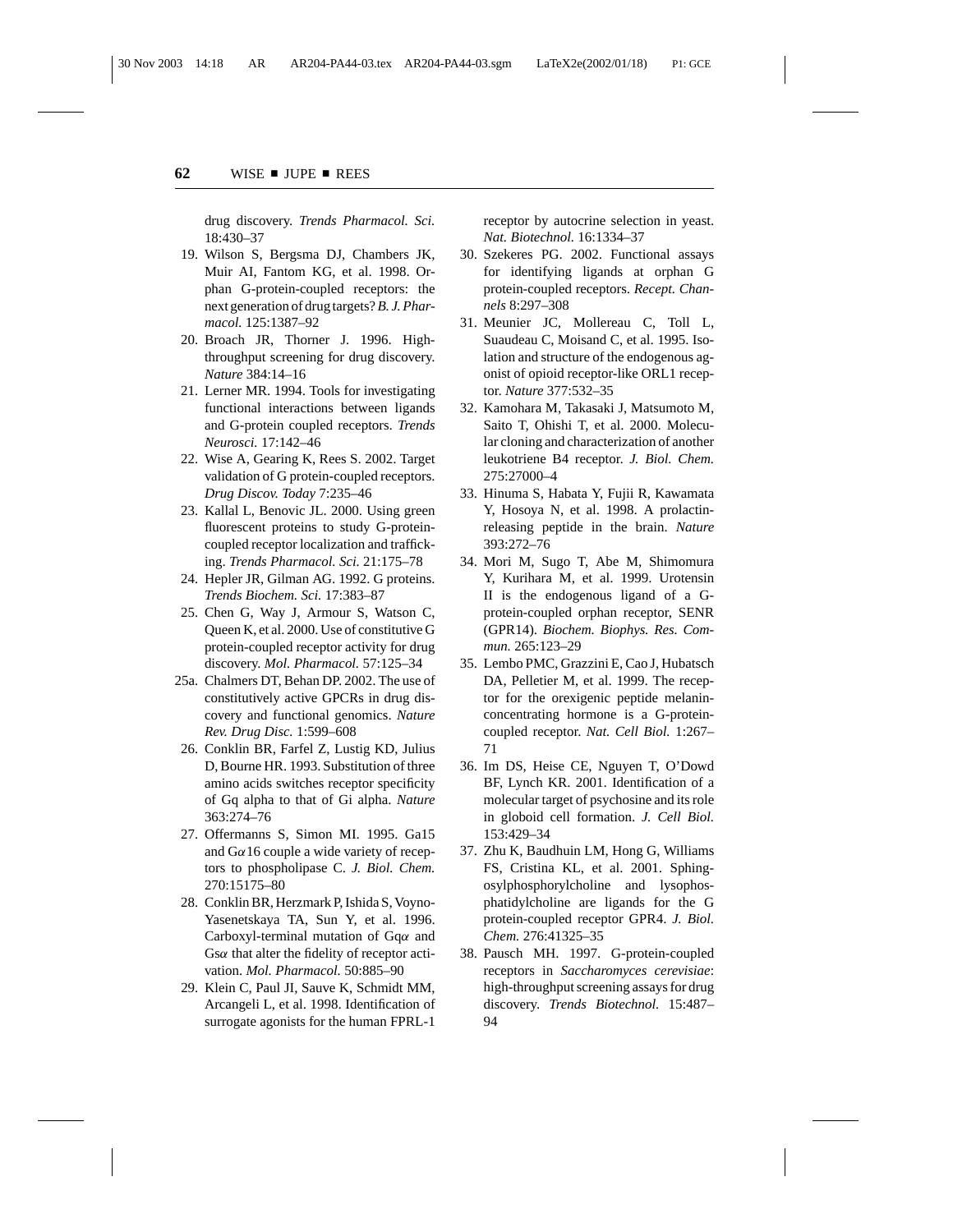- 39. Zhu Y, Michalovich D, Wu HL, Tan KB, Dytko GM, et al. 2001. Cloning, expression, and pharmacological characterization of a novel human histamine receptor. *Mol. Pharmacol.* 59:434–41
- 40. Xu Y, Zhu K, Hong GY, Wu WH, Baudhuin LM, et al. 2000. Sphingosylphosphorylcholine is a ligand for ovarian cancer G protein-coupled receptor 1. *Nat. Cell Biol.* 2:261–67
- 41. Kabarowski JHS, Zhu K, Le LQ, Witte ON, Xu Y. 2001. Lysophosphatidylcholine as a ligand for the immunoregulatory receptor G2A. *Science* 293:702– 5
- 42. Kotarsky K, Nilsson NE, Flodgren E, Owman C, Olde B. 2003. A human cell surface receptor activated by free fatty acids and thiazolidinedione drugs. *Biochem. Biophys. Res. Commun.* 301:406–10
- 43. Itoh Y, Kawamata Y, Harada M, Kobayashi M, Fujii R, et al. 2003. Free fatty acids regulate insulin secretion from pancreatic β cells through GPR40. *Nature* 422:173–76
- 44. Briscoe CP, Tadayyon M, Andrews JL, Benson WG, Chambers JK, et al. 2003. The orphan G protein-coupled receptor GPR40 is activated by medium and longchain fatty acids. *J. Biol. Chem.* 278: 11303–11
- 45. Brown AJ, Goldsworthy SM, Barnes AA, Eilert M, Tcheang L, et al. 2003. The orphan G protein-coupled receptors GPR41 and 43 are activated by propionate and other short-chain carboxylic acids. *J. Biol. Chem.* 278:11312–19
- 46. Sawzdargo M, George SR, Nguyen T, Xu SJ, Kolakowski LF, Odowd BF. 1997. A cluster of four novel human G proteincoupled receptor genes occurring in close proximity to CD22 gene on chromosome 19Q13.1. *Biochem. Biophys. Res. Commun.* 239:543–47
- 47. Chambers JK, Macdonald LE, Sarau HM, Ames RS, Freeman K, et al. 2000. A G protein-coupled receptor for UDPglucose. *J. Biol. Chem.* 275:10767–71
- 48. Lee MJ, Van Brocklyn JR, Thangada S, Liu CH, Hand AR, et al. 1998. Sphingosine-1-phosphate as a ligand for the G protein-coupled receptor EDG-1. *Science* 279:1552–55
- 49. An S, Bleu T, Huang W, Hallmark OG, Coughlin SR, Goetzl EJ. 1997. Identification of cDNAs encoding two G proteincoupled receptors for lysosphingolipids. *FEBS Lett.* 417:279–82
- 50. Van Brocklyn JR, Tu ZX, Edsall LC, Schmidt RR, Spiegel S. 1999. Sphingosine 1-phosphate-induced cell rounding and neurite retraction are mediated by the G protein-coupled receptor H218. *J. Biol. Chem.* 274:4626–32
- 51. Yamazaki Y, Kon J, Sato K, Tomura H, Sato M, et al. 2000. Edg-6 as a putative sphingosine 1-phosphate receptor coupling to  $Ca(2+)$  signaling pathway. *Biochem. Biophys. Res. Commun.* 268: 583–89
- 52. Im DS, Heise CE, Ancellin N, O'Dowd BF, Shei GJ, et al. 2000. Identification of a novel sphingosine 1-phosphate receptor, Edg-8. *J. Biol. Chem.* 275:14281–86
- 53. Erickson JP, Wu JJ, Goddard JG, Tigyi G, Kawanishi K, et al. 1998. Edg-2/Vzg-1 couples to the yeast pheromone response pathway selectively in response to lysophosphatidic acid. *J. Biol. Chem.* 273:1506–10
- 54. An S, Bleu T, Hallmark OG, Goetzl EJ. 1998. Characterization of a novel subtype of human G protein-coupled receptor for lysophosphatidic acid. *J. Biol. Chem.* 273:7906–10
- 55. Im DS, Heise CE, Harding MA, George SR, O'Dowd BF, et al. 2000. Molecular cloning and characterization of a lysophosphatidic acid receptor, Edg-7, expressed in prostate. *Mol. Pharmacol.* 57:753–59
- 56. Joost P, Methner A. 2002. Phylogenetic analysis of 277 human G-protein-coupled receptors as a tool for the prediction of orphan receptor ligands. *Genome Biol.* 3:1– 16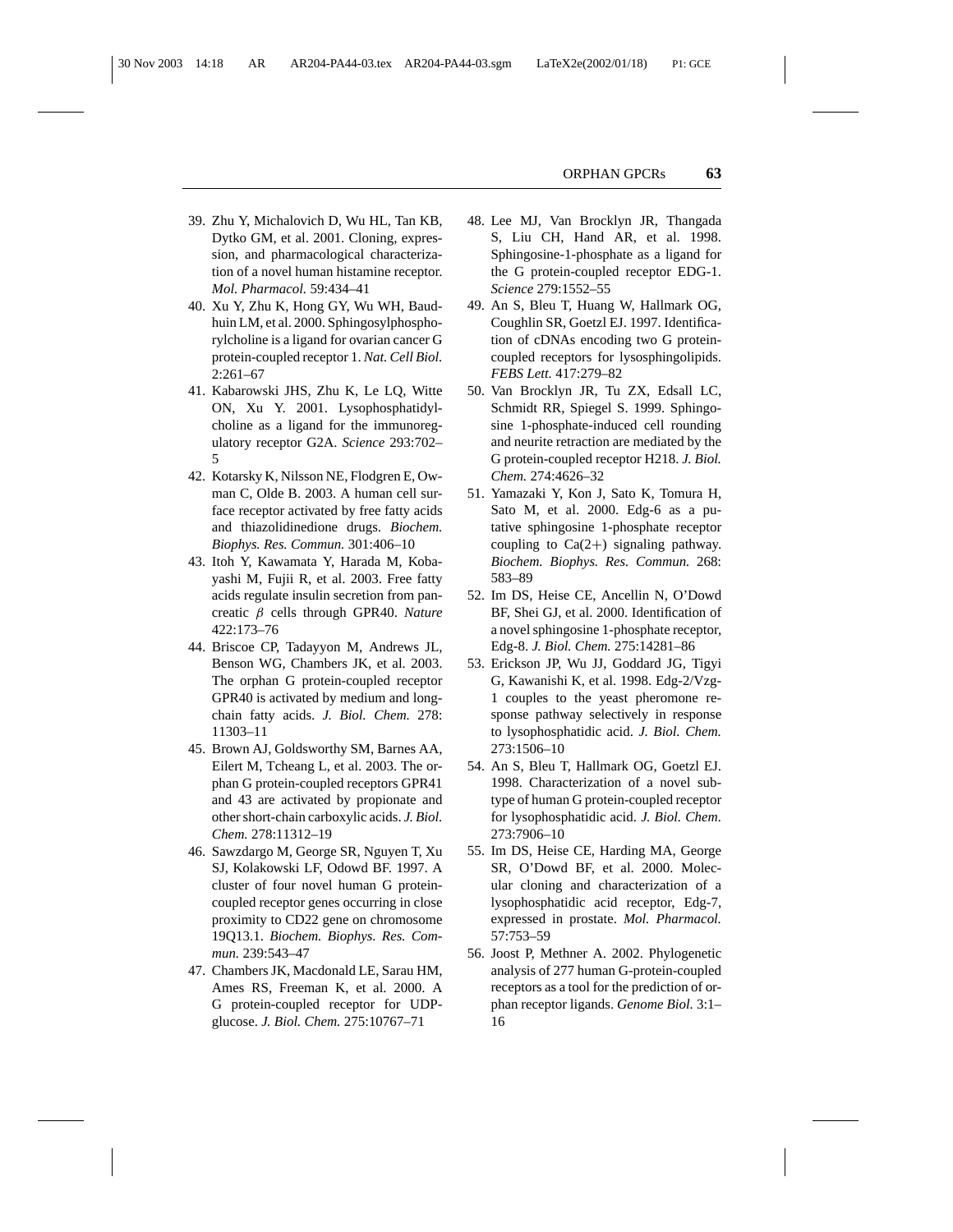- 57. Chou KC, Elrod DW. 2002. Bioinformatical analysis of G-protein-coupled receptors. *J. Proteome Res.* 1:429–33
- 58. Bock JR, Gough DA. 2002. A new method to estimate ligand-receptor energetics. *Mol. Cell Proteomics* 1:904–10
- 59. Eva C, Keinänen K, Monyer H, Seeburg P, Sprengel R. 1990. Molecular cloning of a novel G protein-coupled receptor that may belong to the neuropeptide receptor family. *FEBS Lett.* 271:81–84
- 60. Larhammar D, Blomqvist AG, Yee F, Jazin E, Yoo H, Wahlested C. 1992. Cloning and functional expression of a human neuropeptide Y/peptide YY receptor of the Y1 type. *J. Biol. Chem.* 267:10935– 38
- 61. Green A, Milligan G, Dobias SB. 1992. Gi down-regulation as a mechanism for heterologous desensitization in adipocytes. *J. Biol. Chem.* 267:3223–29
- 62. Lorenzen A, Stannek C, Lang H, Andrianov V, Kalvinsh I, Schwabe U. 2001. Characterization of a G protein-coupled receptor for nicotinic acid. *Mol. Pharmacol.* 59:349–57
- 63. Hiraiwa M, Campana WM, Martin BM, O'Brien JS. 1997. Prosaposin receptor: evidence for a G-protein-associated receptor. *Biochem. Biophys. Res. Commun.* 240:415–18
- 63a. Devi LA. 2001. Heterodimerization of Gprotein coupled receptors: pharmacology, signalling and trafficking. *Trends Pharmacol. Sci.* 22:532–37
- 64. Jones KA, Borowsky B, Tamm JA, Craig DA, Durkin MM, et al. 1998. GABAB receptors function as a heteromeric assembly of the subunits GABABR1 and GABABR2. *Nature* 396:674–79
- 65. Kaupmann K, Malitschek B, Schuler V, Heid J, Froest W, et al. 1998. GABABreceptor subtypes assemble into functional heteromeric complexes. *Nature* 396:683–87
- 65a. McVey M, Ramsey D, Kellett E, Rees S, Wilson S, et al. 2001, Monitoring receptor oligomerization using time-resolved fluo-

rescence resonance energy transfer and bioluminescence resonance energy transfer. *J. Biol. Chem.* 276:14092–99

- 66. Cain SA, Monk PN. 2002. The orphan receptor C5L2 has high affinity binding sites for complement fragments C5a and C5a desArg74. *J. Biol. Chem.* 277:7165–69
- 67. Kalant D, Cain SA, Maslowska M, Sniderman AD, Cianflone K, Monk PN. 2003. The chemoattractant receptor-like protein, C5L2, binds C3a des  $Arg^{77/2}$ Acylation stimulating protein. *J. Biol. Chem.* 278:11123–29
- 67a. Hall RA, Ostedgaard LS, Premont RT, Blitzer JT, Rahman N, et al. 1998. A C-terminal motif found in the  $\beta$ 2-adrenoceptor, P2Y1 receptor and cystic fibrosis transmembrane conductance regulator determines binding to the Na+/H+ exchanger regulatory family of PDZ proteins.*Proc. Natl. Acad. Sci. USA*95:8496– 501
- 67b. Hur E-M, Kim K-T. 2001. G-protein coupled receptor signalling and cross-talk: achieving rapidity and specificity. *Cell Signal.* 14:397–405
- 67c. Yamauchi T, Kamon J, Ito Y, Tsuchida A, Yokomizo T, et al. 2003. Cloning of adiponectin receptors that mediate antidiabetic metabolic effects. *Nature* 423:762– 69
- 68. Smit MJ, Verzijl D, Casarosa P, Navis M, Timmerman H, Leurs R. 2002. Kaposi's sarcoma-associated herpesvirus-encoded G protein-coupled receptor ORF74 constitutively activates p44/p42 MAPK and Akt via G(i) and phospholipase Cdependent signaling pathways. *J. Virol.* 76:1744–52
- 69. Sakurai T, Amemiya A, Ishii M, Matsuzaki I, Chemelli R, et al. 1998. Orexins and orexin receptors: a family of hypothalamic neuropeptides and G protein-coupled receptors that regulate feeding behaviour. *Cell* 92:573–85
- 70. de Lecea L, Kilduff TS, Peyron C, Gao XB, Foye PE, et al. 1998. The hypocretins: hypothalamic-specific peptides with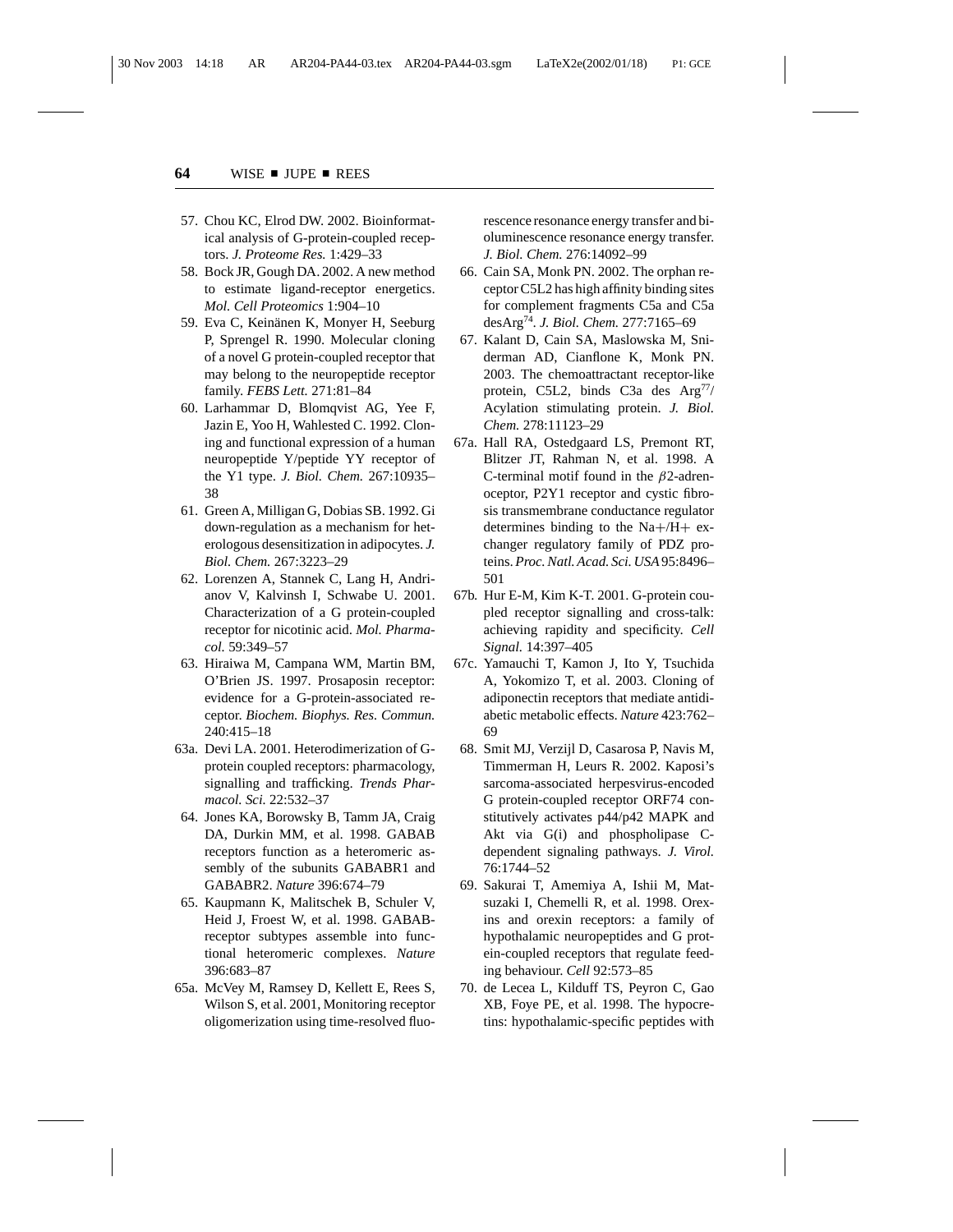neuroexcitatory activity. *Proc. Natl. Acad. Sci. USA* 95:322–27

- 71. Tatemoto K, Hosoya M, Habata Y, Fujii R, Kakegawa T, et al. 1998. Isolation and characterization of a novel endogenous peptide ligand for the human APJ receptor. *Biochem. Biophys. Res. Commun.* 251:471–76
- 72. Kojima M, Hosoda H, Date Y, Nakazato M, Matsuo H, Kangawaet K. 1999. Ghrelin is a growth-hormone-releasing acylated peptide from stomach. *Nature* 402:656–60
- 73. Ames RS, Sarau HM, Chambers JK, Willette RN, Alyar NV, et al. 1999. Human urotensin-II is a potent vasoconstrictor and agonist for the orphan receptor GPR14. *Nature* 401:282–86
- 74. Ohtaki T, Shintani Y, Honda S, Matsumoto H, Horiet A, et al. 2001. Metastasis suppressor gene KiSS-1 encodes peptide ligand of a G-protein-coupled receptor. *Nature* 411:613–17
- 75. Shimomura Y, Harada M, Goto M, Sugo T, Matsumoto Y, et al. 2002. Identification of neuropeptide W as the endogenous ligand for orphan G-protein-coupled receptors GPR7 and GPR8. *J. Biol. Chem.* 277:35826–32
- 76. Fujii R, Yoshida H, Fukusumi S, Habata Y, Hosoya M, et al. 2002. Identification of a neuropeptide modified with bromine as an endogenous ligand for GPR7. *J. Biol. Chem.* 277:34010–16
- 77. Brezillon S, Lannoy V, Franssen J-D, Le Poul E, Dupriez V, et al. 2003. Identification of natural ligands for the orphan G protein-coupled receptors GPR7 and GPR8. *J. Biol. Chem.* 278:776–83
- 78. Krasnoperov VG, Bittner MA, Beavis R, Kuang Y, Salnikow KV, et al. 1997. Alpha-latrotoxin stimulates exocytosis by the interaction with a neuronal Gprotein-coupled receptor.*Neuron* 18:925– 37
- 79. Fathi Z, Corjay MH, Shapira H, Wada E, Benya R, et al. 1993. BRS-3: a novel bombesin receptor subtype selectively ex-

pressed in testis and lung carcinoma cells. *J. Biol. Chem.* 268:5979–84

- 80. Ames RS, Li Y, Sarau HM, Nuthulaganti P, Foley JJ, et al. 1996. Molecular cloning and characterization of the human anaphylatoxin C3a receptor. *J. Biol. Chem.* 271:20231–34
- 81. Lynch KR, O'Neill GP, Liu Q, Im DS, Sawyer N, et al. 1999. Characterization of the human cysteinyl leukotriene CysLT1 receptor. *Nature* 399:789–93
- 82. Feighner SD, Tan CP, McKee KK, Palyha OC, Hreniuk DL, et al. 1999. Receptor for motilin identified in the human gastrointestinal system. *Science* 284:2184– 88
- 83. Chambers J, Ames RS, Bergsma D, Muir AI, Fitzgerald LR, et al. 1999. Melaninconcentrating hormone is the cognate ligand for the orphan G protein-coupled receptor SLC-1. *Nature* 400:261–65
- 84. Heise CE, O'Dowd BF, Figueroa DJ, Sawyer N, Nguyen T, et al. 2000. Characterization of the human leukotriene 2 (CysLT2) receptor. *J. Biol. Chem.* 275: 30531–36
- 85. Nothacker HP, Wang Z, Zhu Y, Reinscheid RK, Lin SHS, Civelli O. 2000. Molecular cloning and characterization of a second cysteinyl leukotriene receptor: discovery of a subtype selective agonist. *Mol. Pharmacol.* 58:1601–8
- 86. Nothacker HP, Wang Z, McNeill AM, Saito Y, Merten S, et al. 1999. Identification of the natural ligand of an orphan G protein-coupled receptor involved in the regulation of vasoconstriction. *Nat. Cell Biol.* 1:383–85
- 87. Kojima M, Haruno R, Nakazato M, Date Y, Murakami N, et al. 2000. Purification and identification of neuromedin U as an endogenous ligand for an orphan receptor GPR66.*Biochem. Biophys. Res. Commun.* 276:435–38
- 88. Liu CL, Ma XJ, Jiang X, Wilson SJ, Hofstra CL, et al. 2001. Cloning and pharmacological characterization of a fourth histamine receptor (H(4)) expressed in